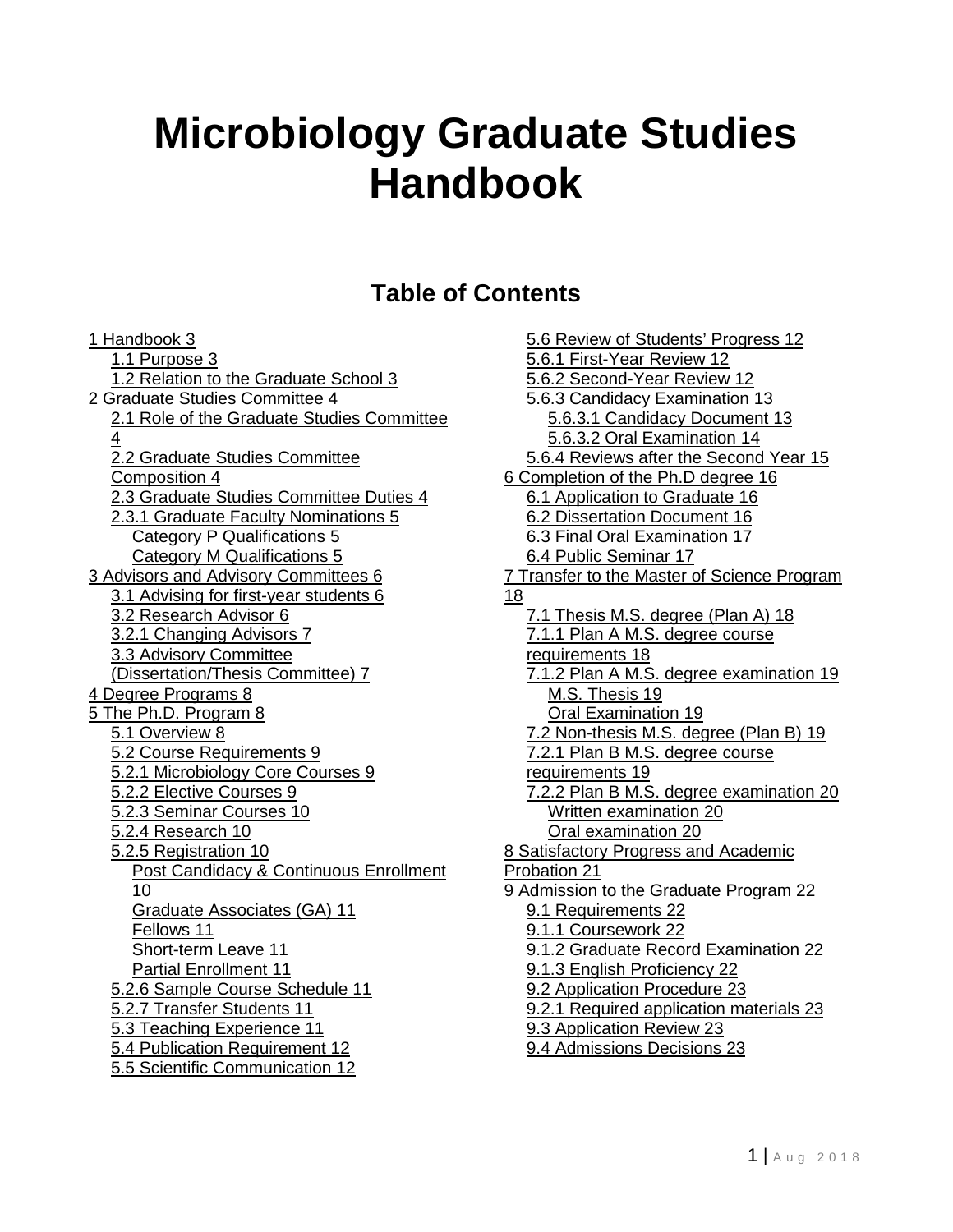# <span id="page-1-0"></span>**1 Handbook**

## <span id="page-1-1"></span>**1.1 Purpose**

This handbook describes and presents the guidelines, rules of operation, and policies of the Graduate Program in Microbiology. It serves as the central source of information for both graduate students and faculty for the operation of the Program.

# <span id="page-1-2"></span>**1.2 Relation to the Graduate School**

The Graduate Program in Microbiology conforms to University rules as published in the [Graduate School Handbook.](https://gradsch.osu.edu/handbook) It follows the policies, rules and guidelines found in the Graduate School Bulletin.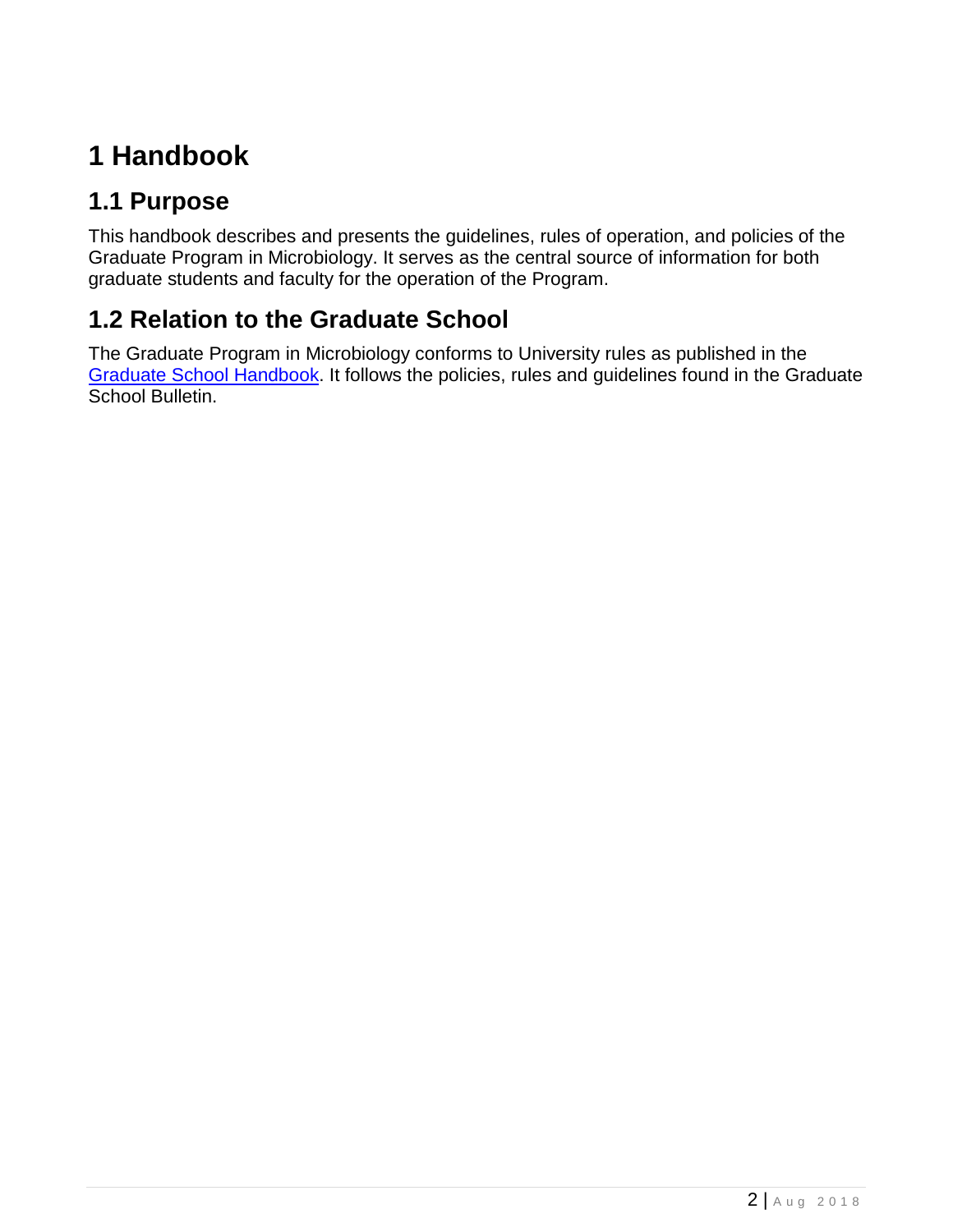# <span id="page-2-0"></span>**2 Graduate Studies Committee**

#### <span id="page-2-1"></span>**2.1 Role of the Graduate Studies Committee**

The Graduate Studies Committee is the executive committee of the Graduate Faculty of the Program. It conducts routine matters related to graduate work and monitors the functioning of the Program. It coordinates graduate work in the program, assists members of the Graduate Faculty and represents the Program in performing specific functions related to operations of the Graduate School as defined in the Graduate School Bulletin and the [Graduate School](https://gradsch.osu.edu/handbook/all)  [Handbook.](https://gradsch.osu.edu/handbook/all) Actions proposed by the Graduate Studies Committee are approved by the Graduate Program Faculty.

#### <span id="page-2-2"></span>**2.2 Graduate Studies Committee Composition**

The Graduate Studies Committee is composed of at least three Graduate Faculty, one of whom serves as Chairperson, and one graduate student. All members are appointed by the Microbiology Department Chairperson, in consultation with the Graduate Faculty, for terms designated by the Department Chairperson.

Current Graduate Studies Committee:

- Dr. Chad Rappleye (Chair)
- Dr. Juan Alfonzo
- Dr. Chuck Daniels
- Dr. Purnima Dubey
- Rodney Tollerson (graduate student representative)

#### <span id="page-2-3"></span>**2.3 Graduate Studies Committee Duties**

The Graduate Studies Committee is responsible for the Graduate Admissions activities of the department.

Specific duties of the Graduate Studies Committee include:

- Publishes a graduate program handbook containing the policies, rules, and procedures of the Graduate Program
- Establishes rules and procedures for the conduct of the [Candidacy Examination](#page-13-0)
- Establishes rules and policies for the selection of advisory committees, including whether the advisor serves as the chair of the Candidacy Examination committee
- Determines eligibility of students to hold GTA appointments
- Recommends action on curricula, graduate courses, and program changes
- Specifies criteria and credentials for admission to the graduate program in addition to those required by the Graduate School
- Reviews applications to the Graduate Program and nominates applicants for admission
- Reviews requests from students for changes in program, registration, and credits
- Nominates faculty to the Graduate School for [category P status](#page-3-1)
- Appoints faculty to the Graduate Program for [category M status](#page-3-2)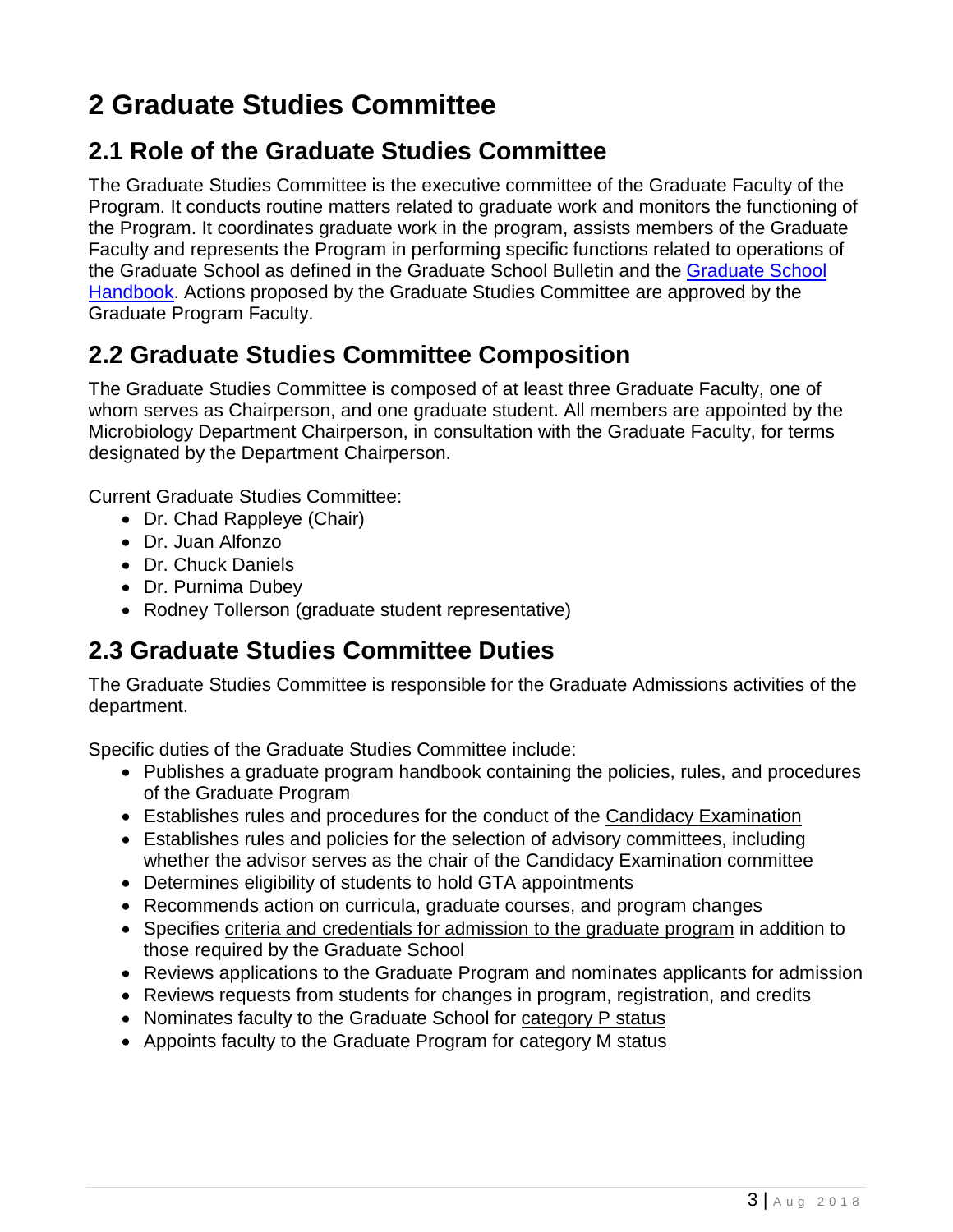# <span id="page-3-0"></span>**2.3.1 Graduate Faculty Nominations**

#### <span id="page-3-1"></span>**Category P Qualifications**

**Qualifications** 

- The faculty member holds appointment as a tenure-track or research track faculty member
- The faculty member holds a Ph.D., D.M.A, Ed.D., or equivalent
- The faculty member is engaged in an active program of research or demonstrates significant promise of establishing such a program

#### Process

- The candidate faculty member provides members of the Graduate Faculty with a CV and Summary of Research.
- The candidate faculty member gives a seminar to the department on their research
- The Graduate Program faculty approve nominations to Category P status
- The Graduate Studies Committee Chairperson nominates the candidate through Grad Forms using the [Graduate Faculty Form](https://gradforms.osu.edu/grad-forms/graduateFacultyNomination/list)

#### <span id="page-3-2"></span>**Category M Qualifications**

**Qualifications** 

- The faculty member holds a tenure-track or clinical faculty appointment
- The faculty member holds a master's degree or higher, or equivalent

Process

- The Graduate Program faculty approve nominations to Category M status
- The Graduate Studies Committee Chairperson notifies the Graduate School of the appointment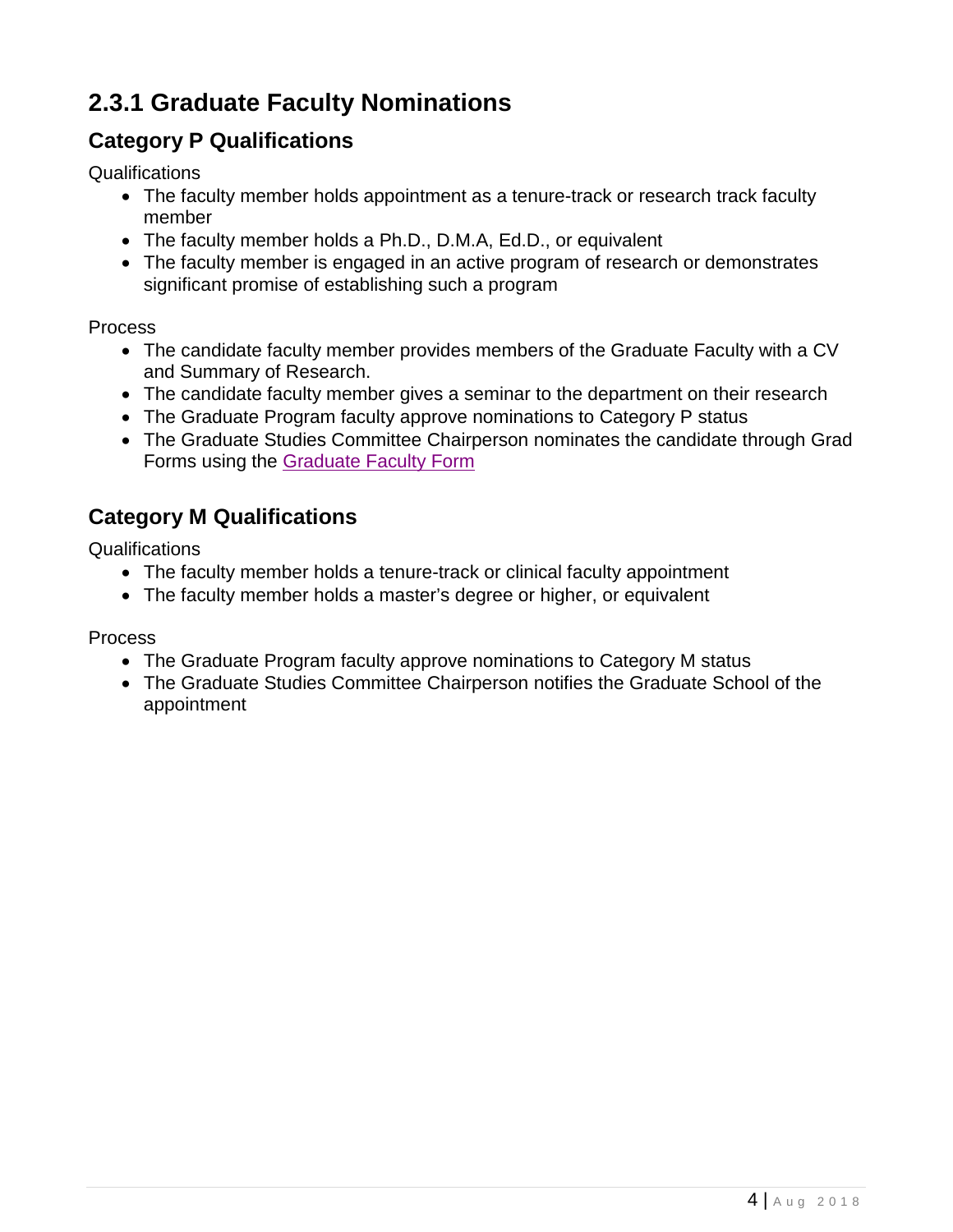# <span id="page-4-0"></span>**3 Advisors and Advisory Committees**

#### <span id="page-4-1"></span>**3.1 Advising for first-year students**

The Graduate Studies Committee Chairperson serves as a temporary advisor for incoming students and assists the students in choosing courses and in initiating their graduate program during the first year of study.

#### <span id="page-4-2"></span>**3.2 Research Advisor**

Only [Microbiology Graduate Program faculty](https://microbiology.osu.edu/directory?field_people_terms_1_tid%5B%5D=14&field_people_terms_1_tid%5B%5D=15) are eligible to serve as the dissertation advisor. Ph.D. Advisors must be Category P. Currently, all Microbiology Graduate Faculty hold Category P status. A Master's degree advisor must have at least Category M Graduate Faculty status; Category M Faculty members can serve as Ph.D. Advisors under the supervision of a Category P faculty member.

Students are required to do three seven-week rotations in laboratories of interest. Students are strongly encouraged to contact and/or visit faculty members they are considering for rotations or permanent location to obtain additional information, prior to the faculty agreeing to allow the student to rotate. Students will be required to initiate and complete a Rotation Agreement Form prior to beginning each rotation. Rotation assignments are made by the Graduate Studies Committee Chair based on ranked choices by the students and available space in research laboratories. At the end of the three rotations (and not before), students submit a ranked list of three potential advisors to the Graduate Studies Committee Chair, who will consult with the faculty members before making laboratory assignments.

After rotations, the choice of an advisor must be the result of mutual agreement between student and advisor. The advisor for a Ph.D. candidate makes a commitment to the student to oversee progress of the student's laboratory research and class work. The student makes a commitment as an apprentice scientist to undertake laboratory research on a project to which they mutually agree. This association of student and advisor is a substantial commitment of time and resources by both parties. The obligation between both parties should compel students and faculty to seriously consider their choices in this regard. The advisor has the primary responsibility of overseeing the graduate student's choice of coursework, and provides guidance on the student's conduct of study and research.

#### **Direct Admission**

Students who have made contact with an individual faculty member prior to arriving on campus, and only after the faculty member's approval, can petition the Graduate Studies Committee to waive the rotations. In this latter case, both the student and faculty member must write a letter of petition; this is to ensure that all parties are aware of the decision and are in agreement. Advisors who agree to accept a student without rotations must provide the first year of support for the student.

# <span id="page-4-3"></span>**3.2.1 Changing Advisors**

Students choose an advisor whom they deem appropriate for their specific scientific interests. Despite careful consideration, errors in judgment may be made and the student may wish to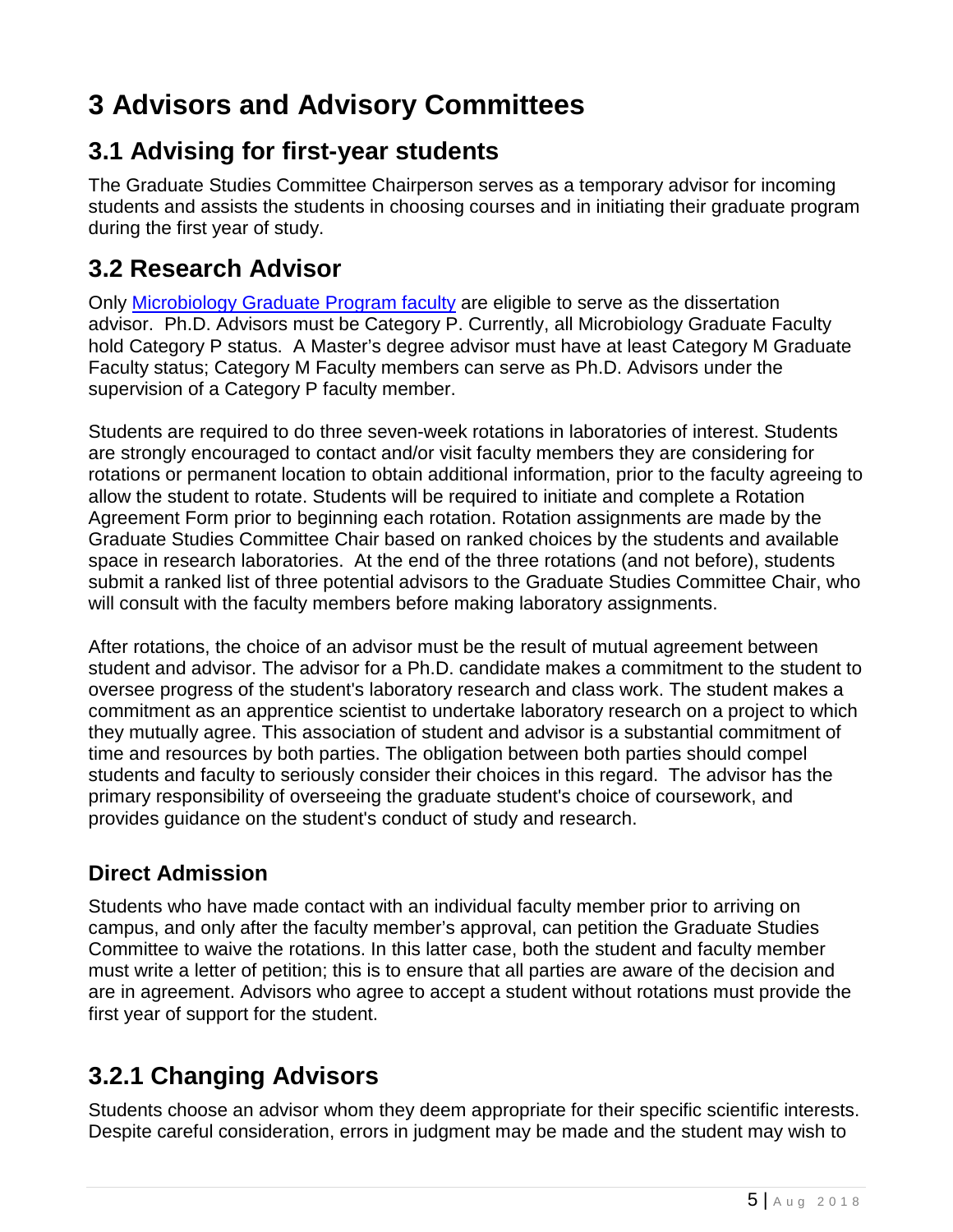change advisors or the advisor may suggest the student find another laboratory. Students should be aware that changing laboratories will almost always result in lengthening the time before the Ph.D. is completed.

#### **Student-initiated Change**

In the event that a student wishes to change laboratories, the following protocol will be followed.

- The student may wish to first discuss issues with the current advisor.
- If a change in advisors is still desired, the student must meet with and explain the situation to the Graduate Program Chairperson. The student must not meet with other potential advisors within the Department. The Graduate Program Chairperson will discuss the concerns of the student with the current advisor.
- If BOTH the student and the advisor agree, the Graduate Program Chairperson will arrange a meeting of the student, advisor and Graduate Program Chair or designated representative to see if a solution may be found.
- If after consultation of the Graduate Program Chairperson with the advisor and student a solution cannot be found, the student may discuss the possibility of changing laboratories with other faculty members within the Department.

Research projects will not be transferred to another laboratory without the permission of the current advisor. The transferring student's dissertation will be based on experiments performed under the supervision of the new advisor.

#### **Advisor-initiated Changes**

In the event that an advisor wishes to terminate their role as advisor for a student, the following protocol will be followed:

- The advisor must document their evidence of dissatisfaction with the student's performance or progress by a "U" grade in dissertation research, with a written justification of the grade provided to the student and a copy to the Graduate Studies **Committee**
- A meeting with the student's Advisory Committee and the Graduate Studies Committee Chairperson will be held
- After consultation with the Advisory Committee, the advisor, and the student, the Graduate Studies Committee will determine if the student should be asked to leave the program or allowed to transfer to a new advisor

If the decision is made to allow the student to transfer to a new advisor, the student will be responsible for finding another advisor who will accept them into their research group. If a new advisor is not found within the current term, the student will be dismissed from the program at the end of the term. The student will be allowed the option to receive a Master's Degree provided that the advisor or a new advisor can be found to chair the MS degree advisory committee and the student completes all requirements by the end of the term. Whether continuing with a new advisor or not, the student will remain appointed as a GRA or GTA for the duration of the current term.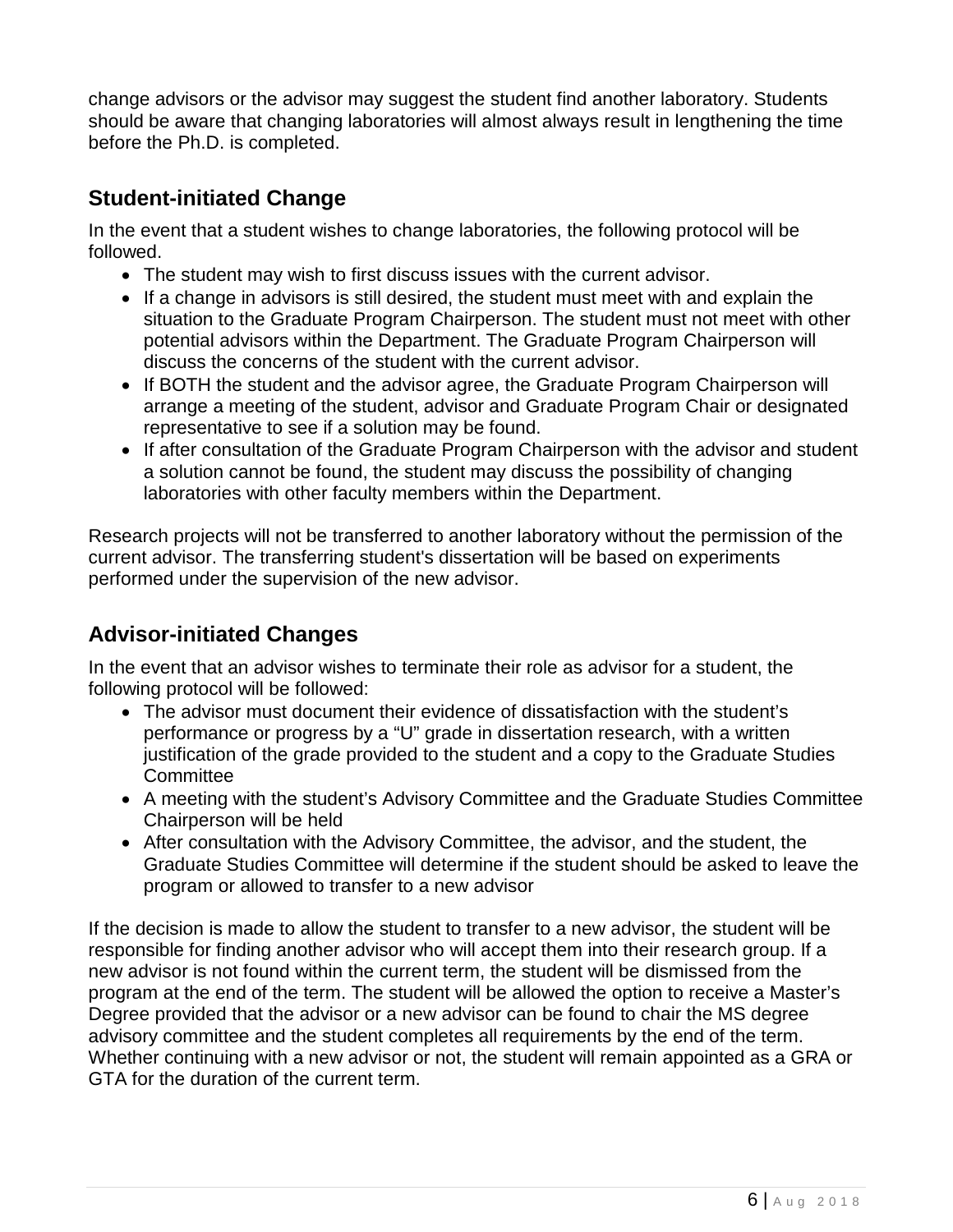# <span id="page-6-0"></span>**3.3 Advisory Committee (Dissertation/Thesis Committee)**

Each student must have an Advisory Committee consisting of the advisor and at least three other graduate faculty members, two of whom must be from the Department of Microbiology graduate program. Students are expected to have formed their Advisory Committee prior to the Summer Semester of their first year and no later than the beginning of the second year of graduate study. The student and advisor select suitable committee members based on the student's research direction(s). The advisor will be Chair of the committee.

The Graduate Studies Committee Chairperson must be notified, in writing, of the composition of the Advisory Committee. If a change in the composition of the Advisory Committee (or Dissertation Committee) is desired, the proposed change must be submitted to the Graduate Studies Committee for approval.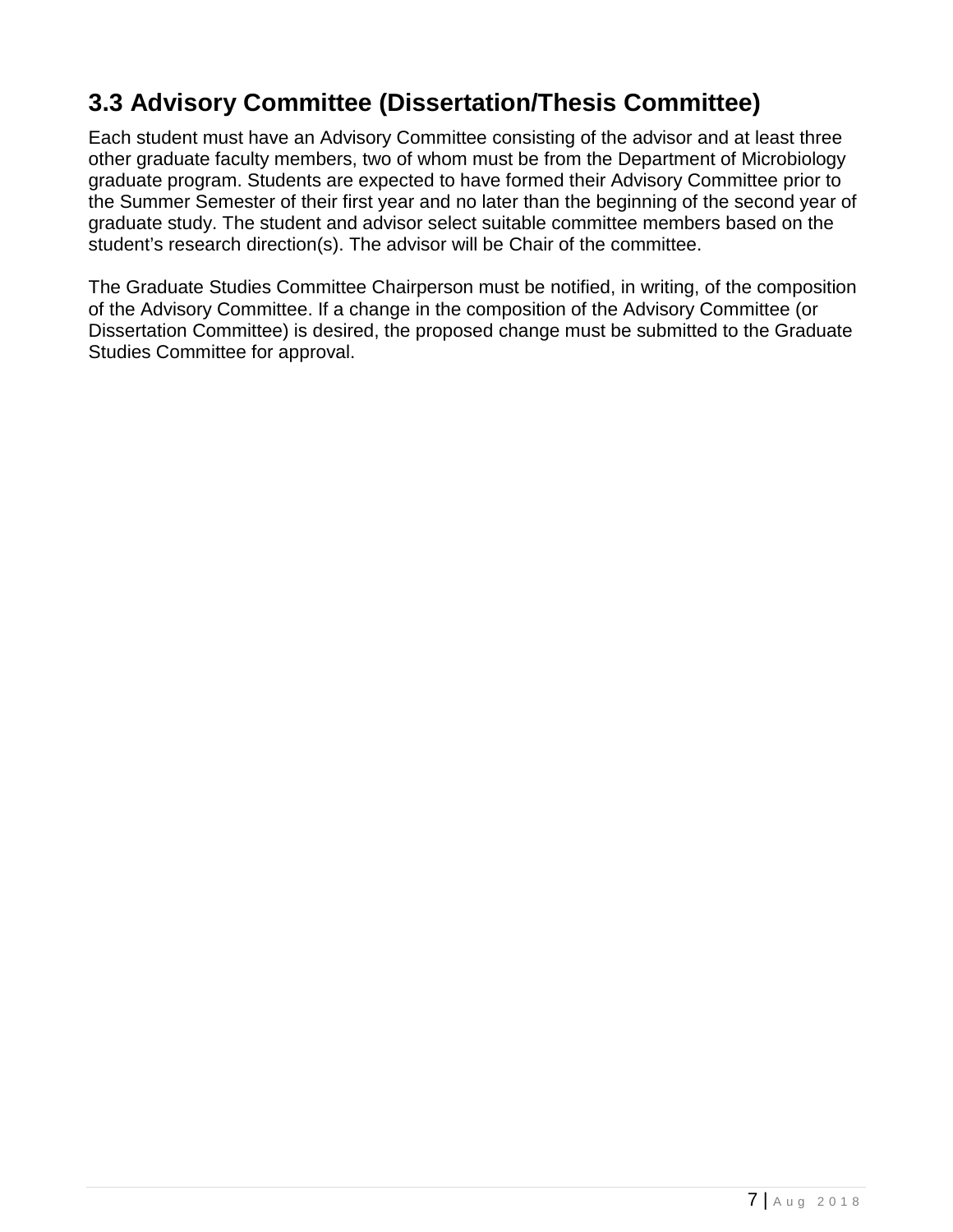# <span id="page-7-0"></span>**4 Degree Programs**

The Department of Microbiology does not formally accept students into the Master of Science (M.S.) degree program. However, after admission to the Ph.D. program, and under special circumstances, students may transfer to the Master of Science degree program, either Plan A (Thesis) or Plan B (non-Thesis).

Fellowships, teaching associateships and research associateships are available for qualified Ph.D. students. Every effort is made to provide financial support to Ph.D. students throughout their graduate programs as long as they remain in good academic standing. Master's program students may be provided with financial assistance. The decision to offer assistance to a Masters student is made on an individual basis and is dependent on the qualifications of the student and the availability of funds.

Because each student is required to make reasonable and satisfactory progress toward the graduate degree during each semester of enrollment, any student enrolled in the Microbiology Graduate Program and who holds a Graduate Research Associateship (GRA), Graduate Teaching Associateship (GTA), Graduate Administrative Associateship (GAA), fellowship, or scholarship appointment is prohibited from additional outside employment without the knowledge and written consent of the Dissertation Advisor. Failure to comply with this rule may result in termination of support.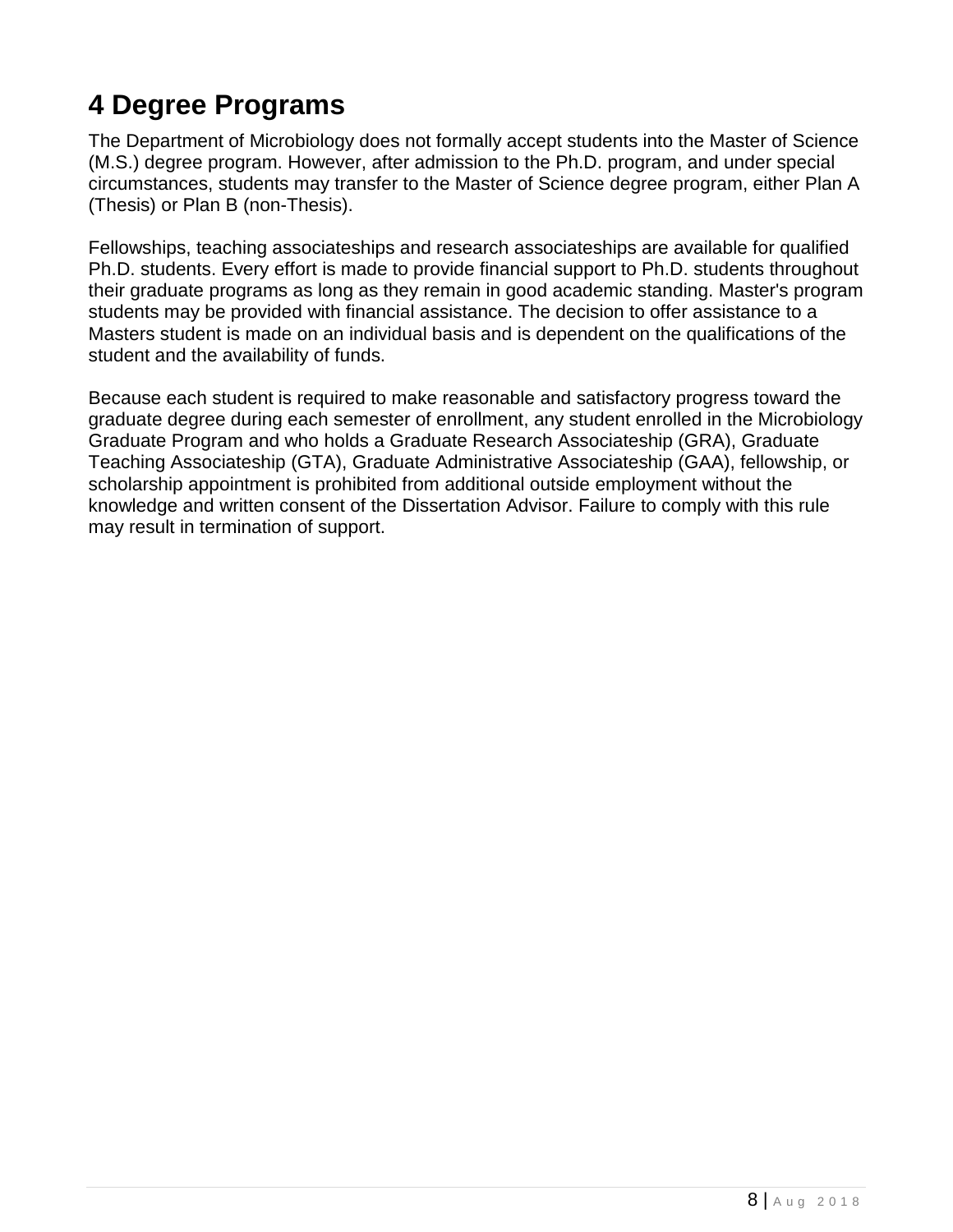# <span id="page-8-0"></span>**5 The Ph.D. Program**

#### <span id="page-8-1"></span>**5.1 Overview**

The Ph.D. Program is designed to prepare the candidate for a career as a research scientist. For students in the Microbiology graduate program, this training averages 5.5 years. The student works closely with the advisor to develop an individual student's program within the guidelines laid down by the [Graduate School](https://gradsch.osu.edu/handbook/7-doctoral) and outlined in this handbook. Typical aspects and timeline of a graduate student's training include:

| Formal instruction through graduate-level coursework | Years 1-2       |
|------------------------------------------------------|-----------------|
| Laboratory Rotations (three)                         | Year 1          |
| <b>Formation of the Advisory Committee</b>           | end of Year 1   |
| <b>Candidacy Exam</b>                                | Autumn, Year 3  |
| Service as a Teaching Assistant                      | at least 1 term |
| <b>Presentation in MICRBIOL 8899</b>                 | at least twice  |
| Completion of thesis research                        |                 |
| Publication of primary research results              | at least one    |
| Completion of the Written Dissertation               |                 |
| <b>Final Oral Examination</b>                        |                 |

In the first year, students will complete three rotations in potential laboratories for their thesis research. At the end of the first year, students will have joined a laboratory and should form an Advisory Committee. In the event a student does not find a laboratory for their dissertation research, the student can complete a fourth rotation to try to find an advisor. If a student has not found a research laboratory for their dissertation research, the student will meet with the Graduate Studies Committee chairperson to discuss options for a master's degree.

The student develops a research project and prepares a dissertation under the guidance of the advisor and with the help of the Advisory Committee. The student should meet with their Advisory Committee at least once a year, starting at the first semester of the second year of graduate study. These meetings, described more fully in Progress Review, are to aid the student and advisor in evaluating the student's performance and to obtain advice from the Advisory Committee on the research project.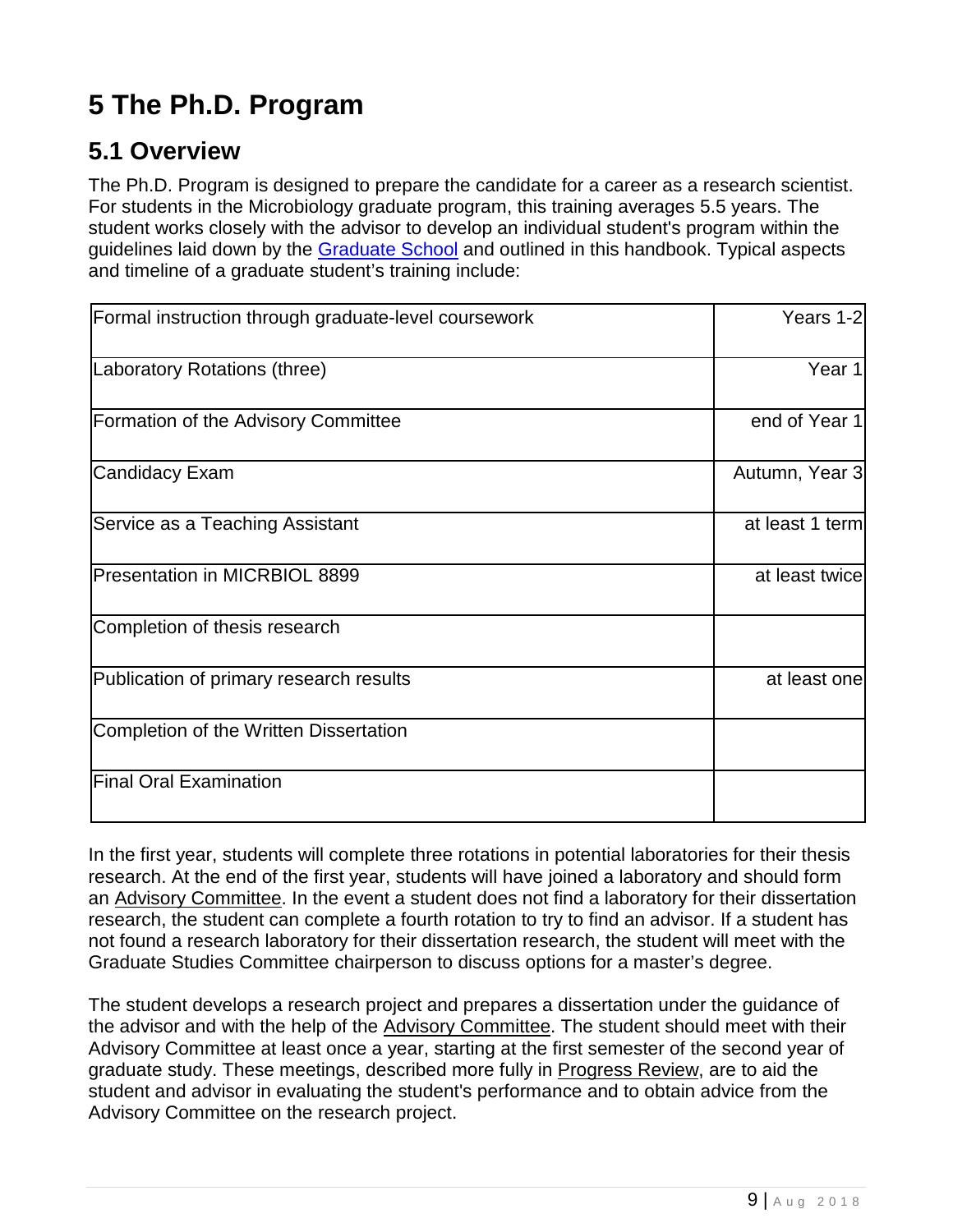#### <span id="page-9-0"></span>**5.2 Course Requirements**

Students will complete a total of at least 80 credit hours. Of these, at least 18 credits must be graded courses (i.e., not S/U grading) in which a B or higher grade is required. These graded credits are typically completed during the first two years with core and elective courses.

The remaining hours are comprised of seminar courses and research credit hours. Precandidacy students will enroll in 12-18 hours (Autumn and Spring) or 3-12 hours (Summer) per term. Post-candidacy students enroll in three credit hours per term.

# <span id="page-9-1"></span>**5.2.1 Microbiology Core Courses**

Students entering the Ph.D. program will complete a four-course, 11 credit-hour graded core curriculum during the first year of study. In the Autumn Semester students will take:

- MICRBIOL 6010 (2 credits): Principles of Microbiology
- MICRBIOL 6020 (3 credits): Microbial Physiology and Biochemistry

In the Spring semester, students will select two from three course options:

- MICRBIOL 5161 (3 credits): Bioinformatics and Molecular Microbiology
- MICRBIOL 6155 (3 credits): Microbial Ecology and Evolution
- MICRBIOL 6080 (3 credits): Advanced Microbial Genetics

### <span id="page-9-2"></span>**5.2.2 Elective Courses**

In addition to the core courses, students are required to complete at least 7 hours of graded electives, typically taken during the second year of study. Selection of electives appropriate to the student's research are chosen by the student in consultation with the Advisor and the Advisory Committee. A list of approved elective courses is provided here. Students may take other elective courses as appropriate for their dissertation research; these courses must be approved in advance by their Advisory Committee.

The student's Advisor, in consultation with the Advisory Committee, will provide guidance for the selection of courses needed to meet the requirements for Microbiology course distribution and the overall credit hour requirements.

# <span id="page-9-3"></span>**5.2.3 Seminar Courses**

All graduate students will enroll in Microbiology seminars each Autumn and Spring semester throughout their program:

• MICRBIOL 8899 (1 credit): Seminars in Microbiology (Student Seminars)

• MICRBIOL 7899 (1 credit): Microbiology Colloquium (Departmental Seminar Series) All students are required to attend each seminar throughout the year in both Micro 7899 and 8899; students failing to do so, and not receiving approval to miss a seminar, will receive a grade of U.

Ph.D. students are required to complete a minimum of two presentations in MICRBIOL 8899.

In addition, students must complete MICRBIOL 7600 (1 credit; First-year Student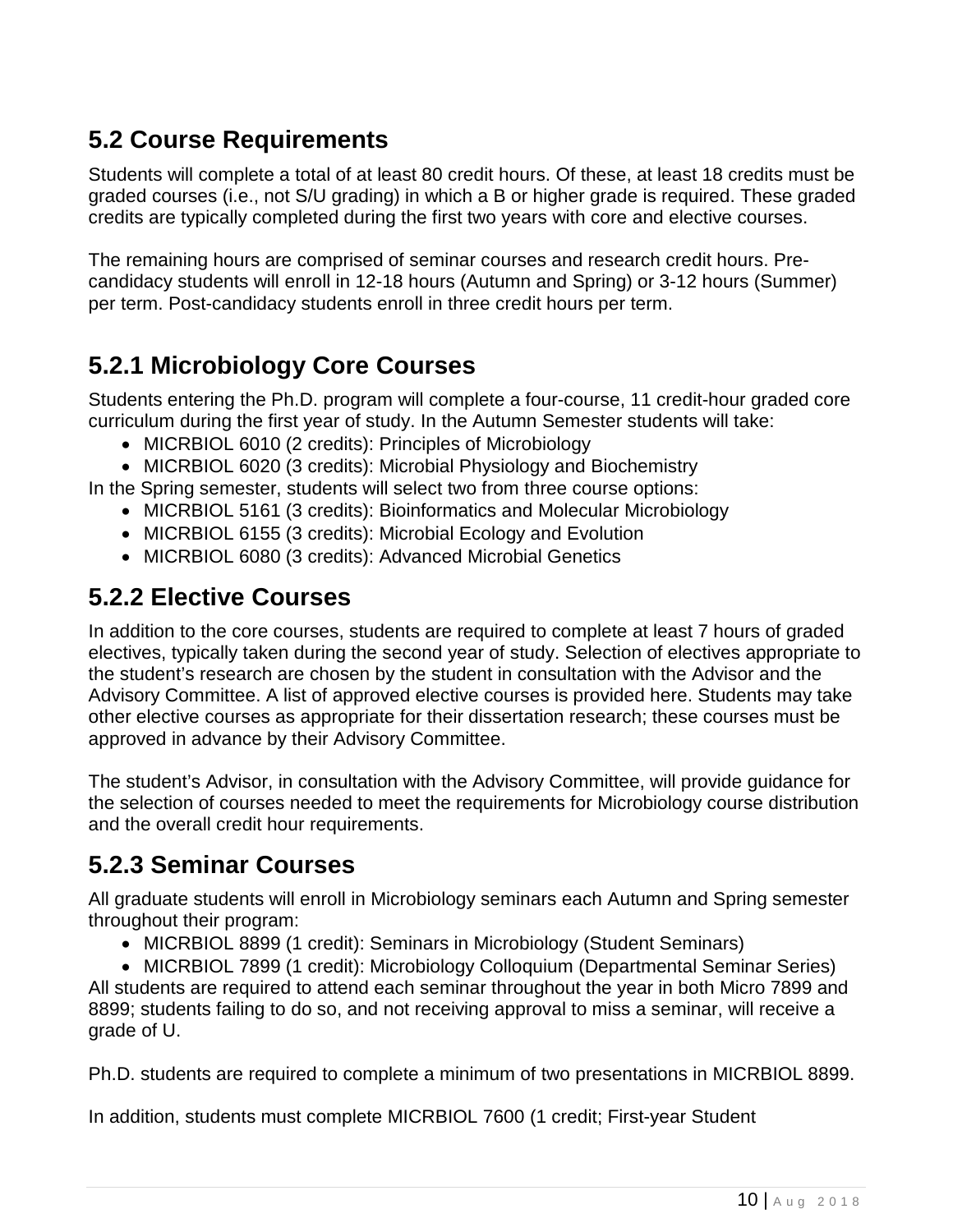Orientation), typically during the first semester.

#### <span id="page-10-0"></span>**5.2.4 Research**

First year students will do three 7-week laboratory rotations during their first year. For these, students will enroll in MICRBIOL 6789 (Research Principles and Techniques in Microbiology) in the Autumn and Spring semesters of their first year with the Graduate Studies Committee Chair serving as the temporary advisor.

After joining a laboratory for their dissertation research, students will enroll in either MICRBIOL 7899 Research in Microbiology (pre-candidacy students) or MICRBIOL 8999 (post-candidacy students) each term (including Summer term) under their Advisor.

#### <span id="page-10-1"></span>**5.2.5 Registration**

The number of credit hours attempted each semester is mutually determined by the student and the advisor and reflects faculty and student effort and the extent to which University resources are utilized. Course loads for full-time students can vary, as noted below. A student may not enroll for more than 18 credit hours per semester, 8 hours in Summer Session, without Advisor and Graduate School approval. This includes audited courses.

#### <span id="page-10-2"></span>**Post Candidacy & Continuous Enrollment**

All students who successfully complete the doctoral Candidacy Examination ("postcandidacy") are required to be enrolled in every semester until graduation. These students must be enrolled for at least 3 credits per semester. This policy is effective for all students who were admitted to the Graduate School Autumn Semester 2012 and after (Section 7.8).

#### <span id="page-10-3"></span>**Graduate Associates (GA)**

Graduate associates, either GTAs or GRAs, holding 50 percent or greater appointments must register for at least eight credit hours per semester, except in summer when the minimum is four credits. (Microbiology pre-candidacy students are encouraged to register for 12 credit hours per semester, four in summer session.) GAs holding a 25 percent appointment must register for at least four credit hours per semester, two credit hours in summer session. Postcandidacy doctoral students must register for at least three credit hours each semester an appointment is held, including summer term.

#### <span id="page-10-4"></span>**Fellows (Students on Fellowships)**

Pre-candidacy doctoral students holding the title of graduate fellow, regardless of the source of the funds, must register for a minimum of 12 credit hours each semester the appointment is held (six credit hours during Summer Session). Graduate fellows who are post-candidacy doctoral students must register for at least three credit hours per semester, including Summer Semester.

#### <span id="page-10-5"></span>**Short-term Leave**

Funded graduate students requesting to take time off must complete a [short-term leave form;](https://gradsch.osu.edu/sites/default/files/resources/pdfs/GA_leave_form.pdf) this does not apply to weekend-only travel or holiday breaks during which campus is closed. Any absence during academic breaks (e.g., Spring break or Winter break) requires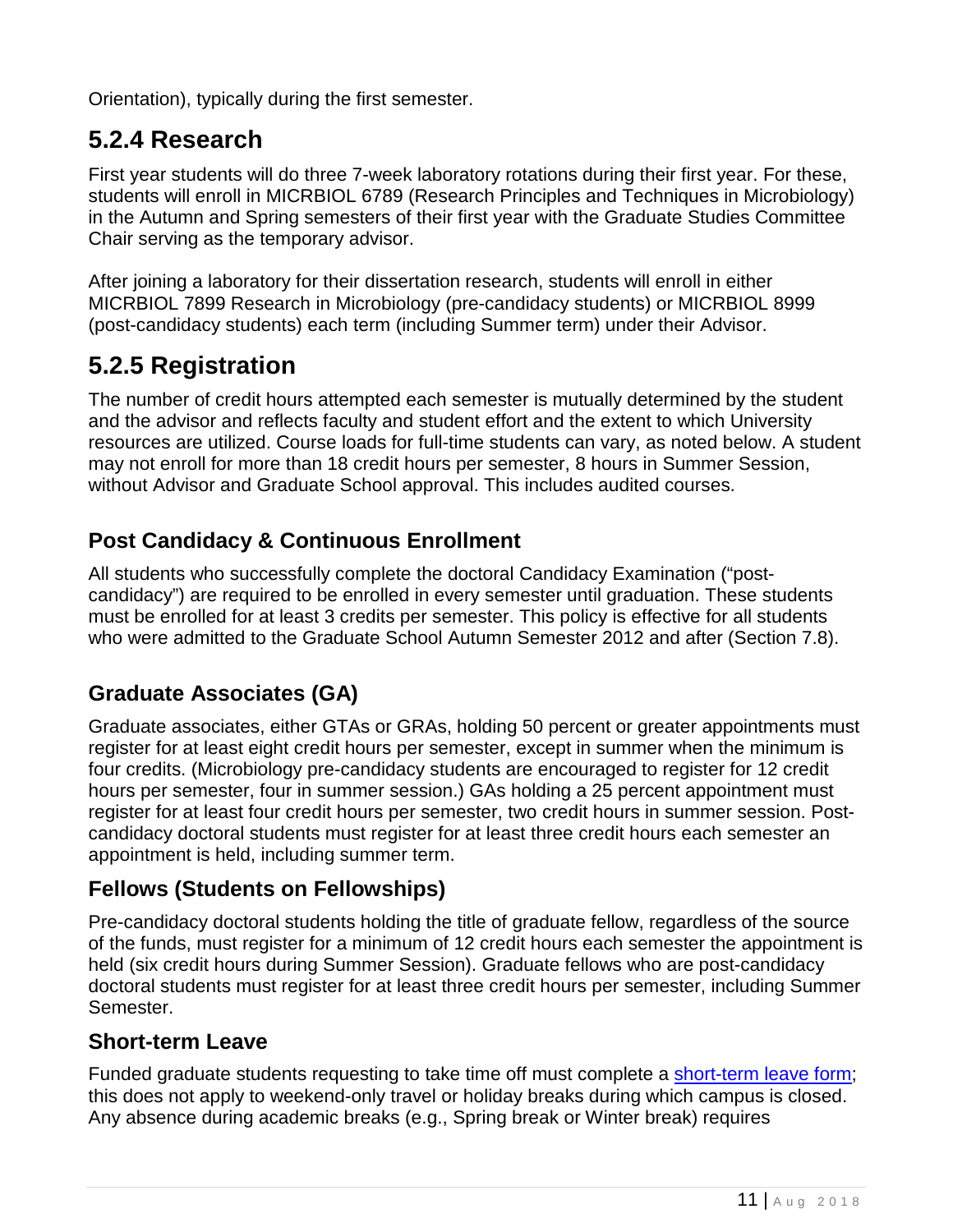completion of a short-term leave form. Short-term leave must be approved in advance by the student's advisor and the student's TA supervisor (if the student is a GTA) and the form turned into the into the Graduate Studies Committee.

#### <span id="page-11-0"></span>**Partial Enrollment**

Part time registration is permitted only with approval of the Graduate Studies Committee. Students are expected to complete all required graded coursework (core and electives) within 5 semesters of initial enrollment.

Graduate students who do not enroll in the Graduate School for longer than one year, at any time during their Ph.D. program, are considered to have left the Program and must petition the Graduate Studies Committee for re-enrollment, unless prior arrangement has been made with the Advisor and Graduate Studies Committee.

# <span id="page-11-1"></span>**5.2.6 Sample Course Schedule**

### <span id="page-11-2"></span>**5.2.7 Transfer Students**

Students who are transferring to the program from another institution with their advisor will not be required to participate in rotations. These transfer students are expected to establish their Advisory Committees no later than completion of the first term in the program. This committee, in consultation with the Graduate Studies Committee, will determine which core and elective courses are required to supplement the student's prior coursework. Doctoral students must complete 80 credit hours to qualify for the degree; students transferring to OSU from another university must complete at least 30 credit hours at OSU.

# <span id="page-11-3"></span>**5.3 Teaching Experience**

All graduate students are required to gain teaching experience through undergraduate classroom/laboratory instruction by serving as a graduate teaching associate (GTA) for a minimum of one semester. As soon as the appointment is made, each GTA should check with the instructor in charge of the course for instructions on their teaching assignments and duties prior to the beginning of the semester; a GTA position is a 50% appointment. In most instances, students will fulfill the teaching requirement during their first year. For students transferring from another institution, teaching for a minimum of one semester at their previous institution will fulfill this requirement.

# <span id="page-11-4"></span>**5.4 Publication Requirement**

The student must have one or more primary research publications in peer-reviewed journals before applying for graduation with a Ph.D. At least one of the student's publications must list the student as first author. The paper must be published, in press, or accepted. Submitted manuscripts and manuscripts "in preparation" will not be counted. Review articles, even if peer-reviewed, will not fulfill the publication requirement. The minimum of one publication is required; however, individual labs may require more.

Students may not defend their Doctoral Dissertation unless the requirement for publication has been met. It is the faculty mentor's responsibility to assure that this policy is followed.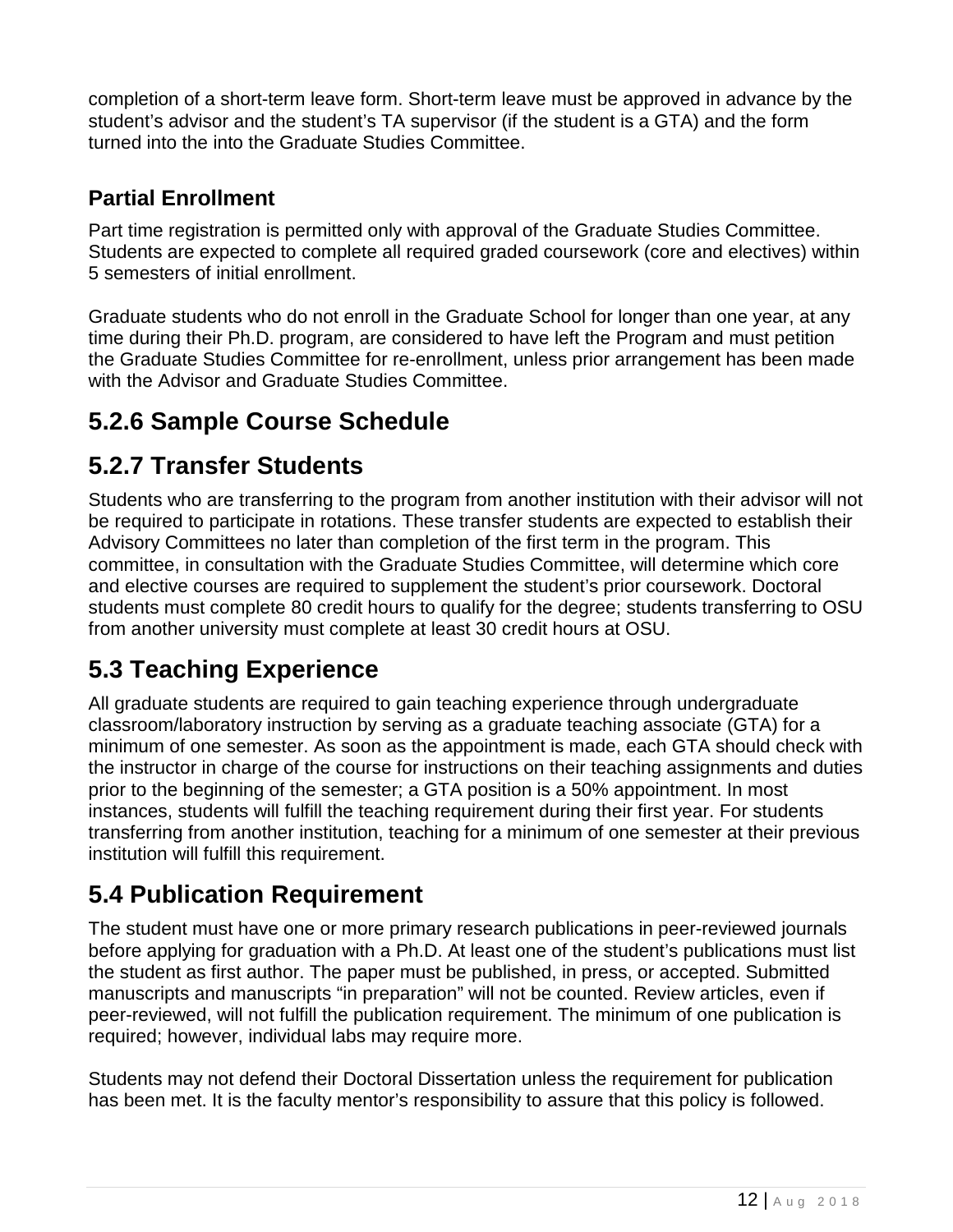# <span id="page-12-0"></span>**5.5 Scientific Communication**

In addition to written publications, students are expected to develop skills for oral presentation and communication of scientific results. Each Autumn and Spring semester, students will enroll in MICR 8899 (Seminar in Microbiology), in which students develop presentations on their research and receive feedback and critique for improvement. Students must present in MICR 8899 at least twice during their PhD training.

#### <span id="page-12-1"></span>**5.6 Review of Students' Progress**

To assist the development of each student, a review of progress will be made by the student's Advisory Committee. These reviews should occur at least annually. It is the responsibility of the student and his/her advisor to plan review meetings and to ensure that reports of the meetings [\(Annual Review Form\)](https://microbiology.osu.edu/sites/microbiology.osu.edu/files/AnnualReviewForm%5b1%5d.pdf) are sent to the Program Coordinator [\(micro.grad@osu.edu\)](mailto:micro.grad@osu.edu) for placement in the student's file each year.

#### <span id="page-12-2"></span>**5.6.1 First-Year Review**

The First Year Review, which should occur at the start of the second year, provides the first official opportunity for the student to meet with the Advisory Committee. The student should bring a summary of his/her coursework and grades, and prepare a short oral presentation of his/her research project. The committee will review the academic record and plan of the student and provide advice on the design and implementation of his/her research. The advisor will submit an Annual Review Form to the Graduate Studies Committee Chairperson; if the advisor feels there are deficiencies, a letter addressing these deficiencies will be provided to the Graduate Program Chairperson and the student. The Graduate Studies Committee Chairperson reviews these summaries, and if necessary discusses any problems with the advisor, the student, and the Graduate Studies Committee.

#### <span id="page-12-3"></span>**5.6.2 Second-Year Review**

Near the end of the second year of graduate study, all graduate students are required to schedule a committee meeting. This Second Year Review serves as an evaluation of the student's progress toward the degree and as a planning meeting for the Candidacy Exam proposal. The Candidacy Exam must be taken by the end of Autumn Semester of the third year of enrollment; students who fail to meet this requirement will be denied enrollment (exceptions are by petition to the Graduate Studies Committee, and will be granted only under extreme extenuating conditions such as serious illness).

The Second Year Review is intended to be an interactive discussion of student's research progress and his/her plan for the Candidacy Exam proposal. The student should provide a summary of his/her coursework and grades, which will be reviewed by the committee to ensure that the curriculum requirements have been adequately met. Then, the student will present his/her research progress and an outline of proposed Aims for the Candidacy Exam document. The student should plan an approximately 30 minute oral presentation and be prepared for an active discussion.

The Candidacy Exam proposal should include three Specific Aims. Two of the Aims will focus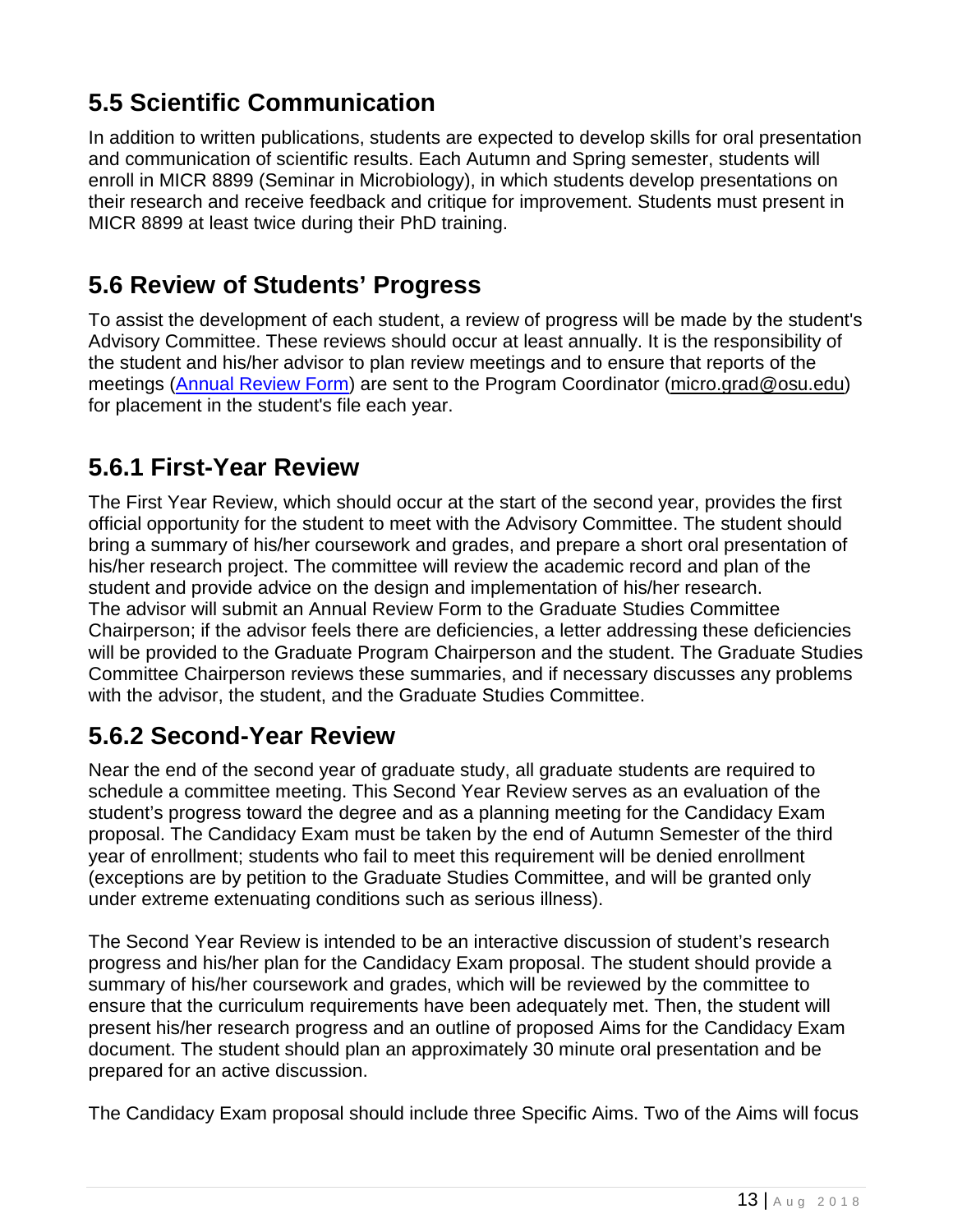on research that is actually planned for the dissertation. The remaining Aim (the independent Aim) can be on a related topic, but cannot address a question currently under investigation in the advisor's laboratory. The student is required to come to the meeting with 2-3 suggestions for the independent Aim. Ideas for this Aim must originate from the student and may be discussed with the advisor prior to the meeting. By the close of the Second Year Review, the Specific Aims of the proposal should be agreed upon (by the committee members and student). The advisor will submit an Annual Review form to the Graduate Program Chairperson that summarizes the meeting and includes a list of the Aims decided upon.

### <span id="page-13-0"></span>**5.6.3 Candidacy Examination**

Advancement to candidacy requires successful completion of a written proposal (the Candidacy document) and an oral defense (the Candidacy Examination. The student will have four weeks to prepare the written document (described below). After passing the written portion, the student will defend their document in the Oral Examination, which normally occurs two to three weeks after passing the written portion. The Advisory Committee becomes the Candidacy Examination Committee.

As faculty serve on many candidacy examination committees outside of the department, students should provide their committee members information on Microbiology policies regarding Candidacy (i.e., by providing them with a copy of this handbook section on the Candidacy Examination).

#### <span id="page-13-1"></span>**5.6.3.1 Candidacy Document**

After the Second Year Review, the student will have four weeks (28 days) to prepare his/her Candidacy Exam proposal. This proposal follows that of an NIH R01 application. The scope of the proposal should include sufficient work to occupy the full-time efforts of a single researcher for a two-year period. The proposal must have the following sections: Abstract, Specific Aims, Research Strategy, and References. The Research Strategy section has subsections titled Significance, Innovation, and Approach. The document must not exceed one page each for the Abstract and Specific Aims, and 12 pages for the Research Strategy. It is suggested that roughly half of the Research strategy be on the two aims of the student's dissertation research and half be on the independent Aim. The References section does not count toward any page limits. The pages are single spaced with font and margin limits as described in the NIH instructions. Students are encouraged to review the candidacy exam guidelines [\(https://microbiology.osu.edu/gradstudents/examchecklist\)](https://microbiology.osu.edu/gradstudents/examchecklist). Students send a copy of the candidacy document and a [proposal evaluation form](https://microbiology.osu.edu/file/candidacyproposalevaluationform1-1.docx) to each member of the Advisory committee.

Within one week of submission of the document, each committee member will complete the proposal evaluation form and submit it to both the advisor and student. The proposal will be graded as High Pass, Pass or Unsatisfactory. A minimum grade of Pass is required from all committee members before the student can schedule the oral portion of the exam. Once the student passes the written portion of the exam, the oral portion of the exam should normally be held within three weeks. Scheduling of this exam, and the completion of the [Doctoral](https://gradforms.osu.edu/)  [Notification of Candidacy Examination form,](https://gradforms.osu.edu/) should begin immediately (see below).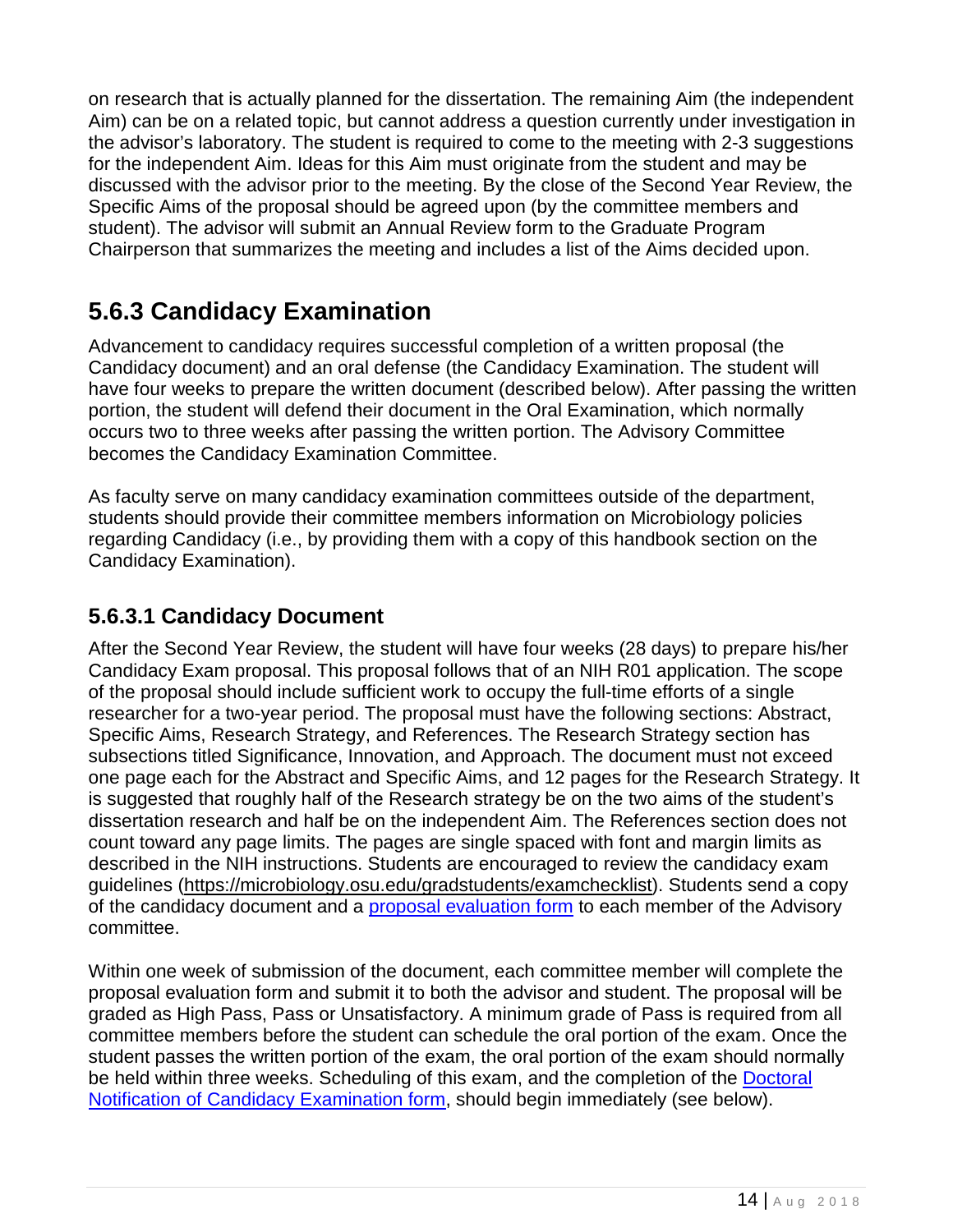If any committee member finds the proposal to be unsatisfactory, the student will have two weeks to revise and resubmit the document to the committee. The revised document will need approval from the Committee, but will not be re-graded and the student must defend this document in the oral exam. In the circumstance where the Committee decides that the proposal is unacceptable, the student may waive the right to take the oral portion of the examination (per Graduate School rules) by submitting a written statement requesting the waiver to the Committee. The results of the Examination are recorded as "unsatisfactory" with the Graduate School. The Committee will then decide whether the student will be permitted to later take a second Candidacy Exam and must record the decision on the Candidacy Examination Report form.

The student must complete the [Notification of Candidacy Examination](https://gradforms.osu.edu/) form with the scheduled date of the oral examination; this must be completed online at Grad Forms. This form must be submitted to the Graduate School at least two weeks in advance of the scheduled oral examination. If this form is not completed, the oral exam will be rescheduled. If this is a second attempt at the Candidacy Exam, the student also provides a copy of the proposal to the Graduate Faculty Representative (who is appointed on second candidacy exam attempts) as soon as the Graduate School informs the advisor.

#### <span id="page-14-0"></span>**5.6.3.2 Oral Examination**

Two to three weeks after approval of the written document, an oral examination will be conducted in which the student defends the proposal. The Advisory Committee selected for the Second Year Review will evaluate the student in this exam. The advisor serves as the chair of the Examination committee and coordinates questioning during the examination.

At the beginning of the oral exam, the student may give a BRIEF overview of the goals of the proposal, which will be followed by the question and answer period. The student should be prepared to answer questions on the rationale, design, and implementation of the experiments as well as his/her general knowledge of the field. All committee members, including the Advisor, are expected to participate in the questioning of the student. The Advisor is allowed to clarify questions or re-phrase things, but is not allowed to help the student with any answers. It is expected that committee will be self-policing so that one committee member does not dominate, or that any committee member's involvement does not affect the impartiality of the exam. As with the Candidacy document, it is suggested that roughly half of the examination cover the independent aim. The entire exam cannot last more than two hours.

The discussion and decision about the outcome of the candidacy examination is done in the absence of the student (i.e., the student is asked to leave the room while the committee reaches their decision). The committee must unanimously agree that the student's performance was satisfactory for the student to pass. The Advisor participates in the deliberation and the voting. It is recommended that the Advisor allow other committee members to discuss and voice their decisions first before rendering his/her decision. Committee members' approvals will be entered at Grad Forms (email links are sent to the committee members). The student is brought back into the room and informed of the committee's decision. Students who pass the written and oral portions of the Candidacy Exam will be advanced to Candidacy.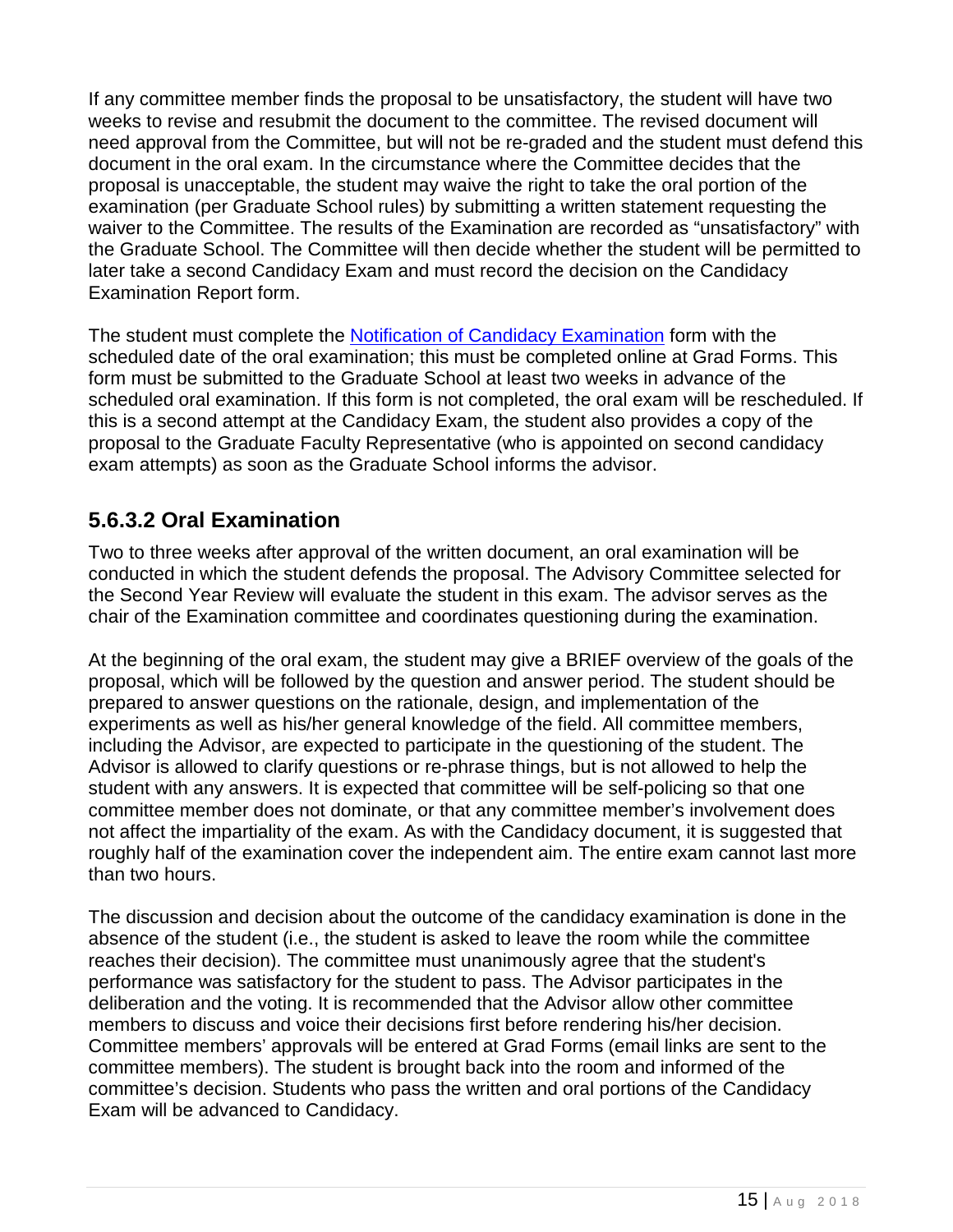If the Candidacy Exam is deemed unsatisfactory by the examining committee, the committee may choose one of three options:

- recommend that the student retake the oral defense portion of the exam, based on the original written proposal
- recommend that another written proposal and oral examination be given, at a time suggested by the Committee
- recommend that the student transition to the Master's program and not be advanced to candidacy
- recommend that the student withdraw from the graduate program

In accordance with the Graduate School rules, no student is permitted to take the Candidacy Exam more than twice. On the second attempt, the Graduate School will assign a faculty representative to participate in the examination. A student whose performance is Unsatisfactory on two attempts at the Candidacy Exam is not permitted to be a doctoral candidate in the same or in any graduate program at this University.

### <span id="page-15-0"></span>**5.6.4 Reviews after the Second Year**

Students are required to have annual committee meetings, to provide updates on research progress and modifications of the research plan, and to obtain input from the Advisory Committee. Students should prepare a short progress report (1-2 pages) which should be given to the Committee members before the meeting. This document should be placed in the student's file as an appendix to the Annual Review.

An Advisory Committee meeting will be held one semester before the anticipated semester of graduation. During this meeting the student will summarize the research accomplished to date. The committee members will review the material to be included in the Dissertation, and will make specific recommendations concerning the completion of the Dissertation.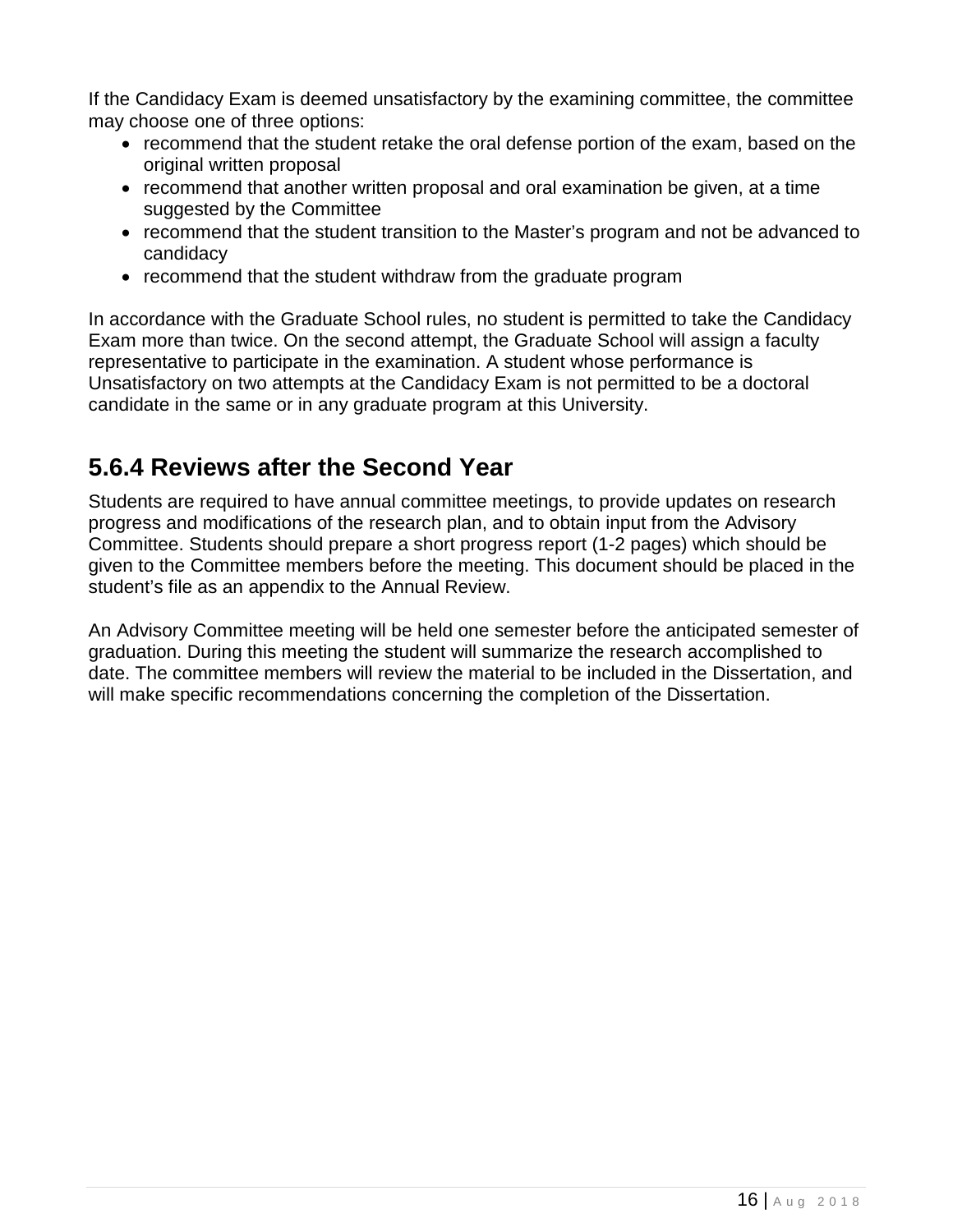# <span id="page-16-0"></span>**6 Completion of the Ph.D degree**

Graduation with a PhD involves three components

- The Written Dissertation
- The Final Oral Examination
- A public seminar

The Dissertation Committee consists of the student's Advisor and at least two other faculty members from the Microbiology Graduate Program. At least three members of the Dissertation Committee must be Category P Graduate Faculty members of the Department of Microbiology Graduate Program. In most cases, the student's Advisory Committee will become the Dissertation Committee for the Dissertation and the Oral Examination. In the event that a member of the Advisory Committee has recently left the program (e.g., taken a position at another university), the student can request that the faculty continue to participate as a faculty member in the Final Examination by completing a "Committee and Examination [Petition"](https://gradforms.osu.edu/) on Grad Forms and providing an explanation and justification for the request. Additional members of the Final Oral Examination Committee are permitted within the rules of the Graduate School. Further information on the Ph.D. program requirements can be found in section 7 of the [Graduate School handbook.](https://gradsch.osu.edu/handbook/all)

### <span id="page-16-1"></span>**6.1 Application to Graduate**

Following successful completion of the required elements for the degree, students must apply to the Ohio State University Graduate School for graduation [\(http://gradforms.osu.edu\)](http://gradforms.osu.edu/). The application must be completed no later than the third Friday of the term in which graduation is expected. Students who will complete all degree requirements after the end of classes but before the first day of classes for the following semester can select the "End of Semester" option. Students who will not complete the degree requirements by the first day of the following semester will have to graduate in the next semester. Students should pay particular attention to deadlines for the application to graduate and deadlines for the dissertation and final exam approvals.

The application to graduate must be approved by the Graduate Studies Committee Chair and the Dissertation Committee. Before approval from the Graduate Studies Committee, the student must schedule an interview with the Graduate Studies Committee Chair in which the program requirements for graduation will be reviewed. Students should come prepared with information regarding:

- Coursework and grades
- Scientific publications
- Course(s) in which they have served as a GTA
- Completion of the MICR 8899 presentation requirement

#### <span id="page-16-2"></span>**6.2 Dissertation Document**

A student must complete a written dissertation describing their research and following the format and rules established by the Graduate School (Graduate School Handbook, section 7). The composition of the written document is determined [in consultation with the Advisor and](#page-6-0)  [the Advisory Committee.](#page-6-0) The student is responsible for distribution of electronic or paper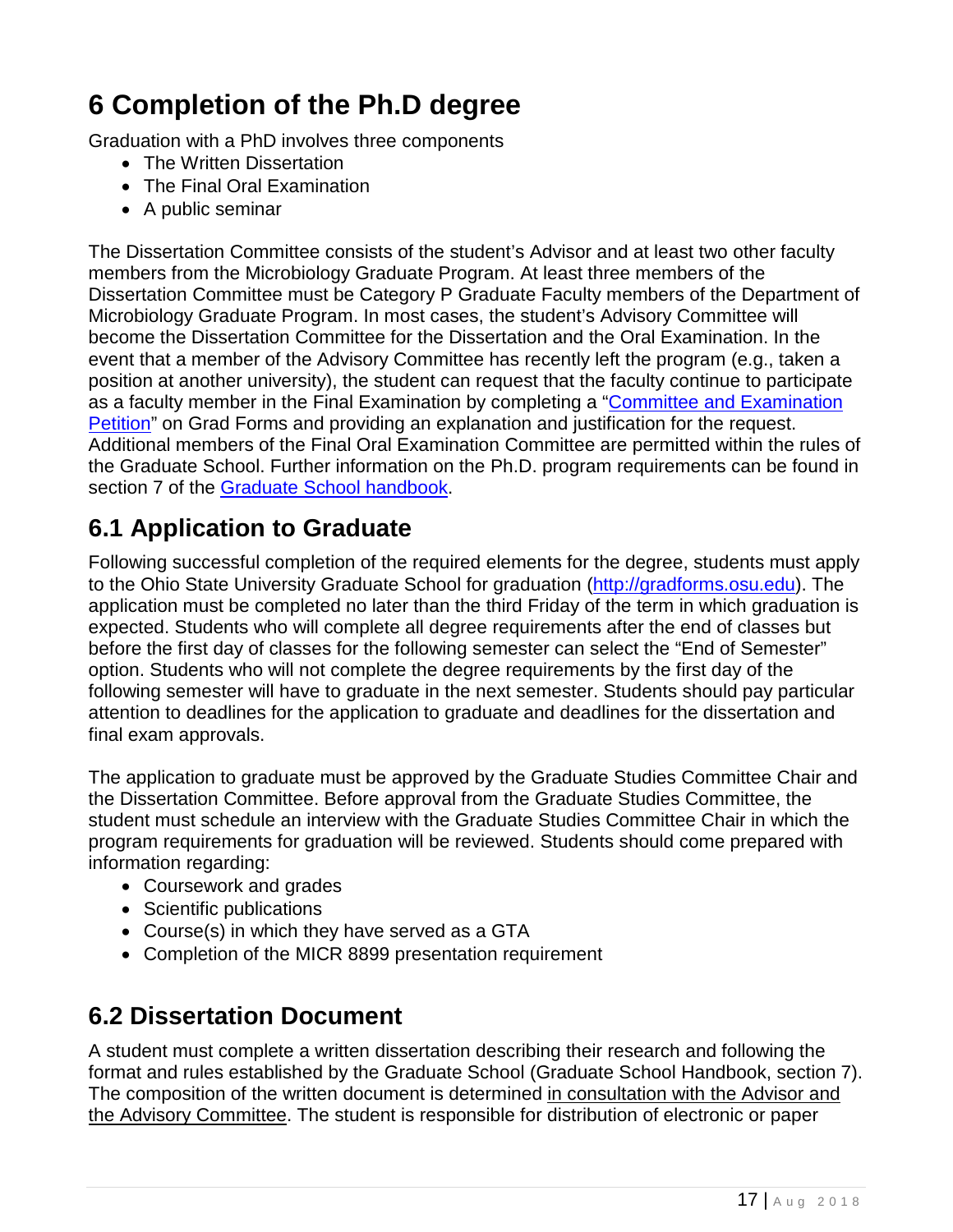copies of the Dissertation to the Dissertation Committee members. The Dissertation Committee must have at least one week to review the written Dissertation. Committee member approval of the written document and advancement to the Final Oral Examination is done through GradForms, a link for which is sent to the faculty upon the student's submission of the Application for Final Exam in GradForms. The Dissertation Committee must agree unanimously that the dissertation (draft) is satisfactory before the student may proceed to the Final Oral Examination. Dissertation approval and completion of the [Application for Final](https://gradforms.osu.edu/)  [Exam](https://gradforms.osu.edu/) must be completed at least two weeks before the Oral Examination date. This means that the written document must be given to the Dissertation Committee at least three weeks before the anticipated Oral Examination.

#### <span id="page-17-0"></span>**6.3 Final Oral Examination**

The Final Oral Examination ("Dissertation Defense") is an oral examination evaluating the candidate's knowledge and research performance. The Final Oral Examination is conducted by the Dissertation Committee plus a Graduate Faculty Representative (arranged by the Graduate School). No less than one week before the Final Oral Examination, the student must provide the Graduate Faculty Representative with a copy of the Dissertation. The student's Advisor serves as the chair of the Final Oral Examination Committee.

The time and place of the examination is determined by the advisor in consultation with the student and members of the Advisory Committee. The Final Oral Examination must occur between two and four weeks after the Dissertation document has been approved.

The examination lasts no more than two hours. All members of the Dissertation Committee must be present during the entire examination or on video conference, adhering to the [Graduate School's guidelines for video conferencing.](https://gradsch.osu.edu/handbook/b-video-conferencing-exams) All Committee members are expected to participate fully in questioning during the examination and discussion of the Exam result. The Graduate Faculty Representative reports their judgment regarding the quality, the fairness, and, conformity of the examination to the Graduate School rules. The Committee must unanimously agree that the student's performance is satisfactory to pass. The Advisor votes last. Committee members report the Oral Examination outcome on Grad Forms.

#### <span id="page-17-1"></span>**6.4 Public Seminar**

Students are required to present a public lecture on their research before graduation. Often, students will give a public seminar on their dissertation immediately prior to the Final Oral Examination. The Graduate Faculty Representative does not need to attend the Public Seminar, but should be invited to attend.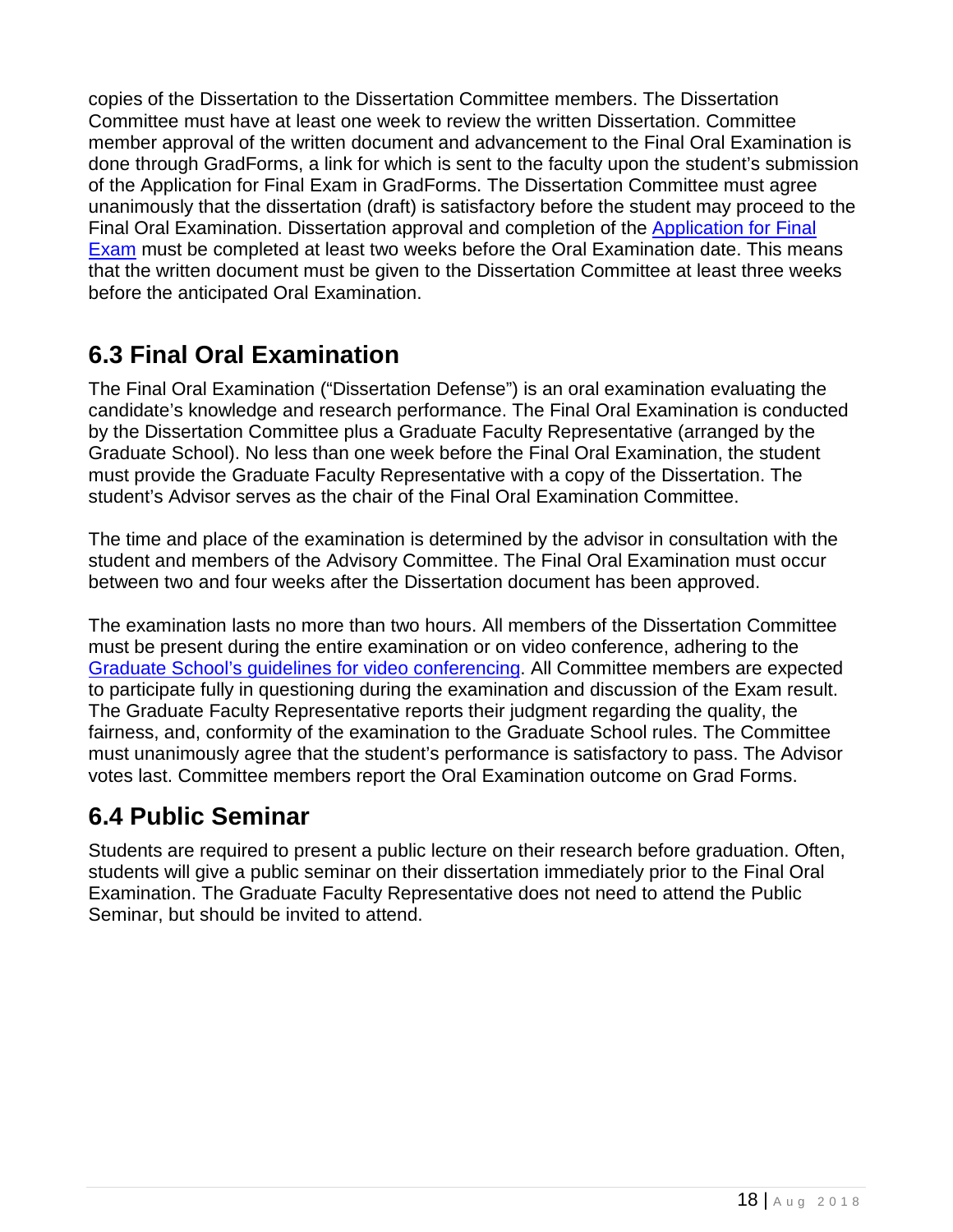# <span id="page-18-0"></span>**7 Transfer to the Master of Science Program**

Ph.D. students who leave the program can receive the Master of Science (M.S.) degree after fulfilling the requirements for one of two M.S. degree programs (Plan A or Plan B). The decision to leave the doctoral program usually occurs at one of two time points

- End of the first year (Plan B (non-thesis) M.S. degree)
- Before or after the completion of the Candidacy Examination (Plan A or Plan B M.S. degree)

Some students may decide after completing the first year coursework and laboratory rotations to pursue a non-thesis M.S. degree (Plan B). Alternatively, some students will have selected a doctoral thesis advisor and completed their coursework under the guidance of their Advisor and Advisory Committee, but leave the program before or after they have completed the Candidacy Examination. This latter group of students has often completed substantial research in their first two years and they are expected to complete a M.S. thesis (Plan A). They may also choose the non-thesis M.S. option; however, the student and the advisor must agree upon this decision since granting agencies will require documentation of the student's work. In all cases the student's Advisor and the Graduate Studies Committee must approve the transfer from the Ph.D. program into one of the M.S. degree programs.

It is important to note that transfer from the Ph.D. program to a Master's program may result in termination of departmental support at the end of the semester in which the transfer occurs.

Students receiving a M.S. degree may not apply for either new or continuance to a Ph.D. degree in the Department of Microbiology. M.S. degree students can apply to other Ohio State University graduate programs.

It is the responsibility of the student to contact the Graduate School and obtain the proper documents and applications for the M.S. exam.

Students in the Plan B option must request reinstatement in the Program if they fail to enroll in courses for 1 or more semesters. The Graduate Studies Committee will decide upon the request for reinstatement.

#### <span id="page-18-1"></span>**7.1 Thesis M.S. degree (Plan A)**

The Plan A M.S. degree is based on research performed by the student as well as their coursework completion. The degree requires an oral defense and a written thesis. The M.S. advisory committee is comprised of 3 graduate program faculty (at least category M) and normally includes the student's former Ph.D. Advisory committee members with the Advisor serving as Chairperson. Students have an annual meeting with their Advisory Committees to aid in the development of their programs and to evaluate their progress. These meetings follow the format of the annual meetings as described for the doctoral program. Students in the Plan A Master's program may also transfer between Plan A and Plan B Master's programs.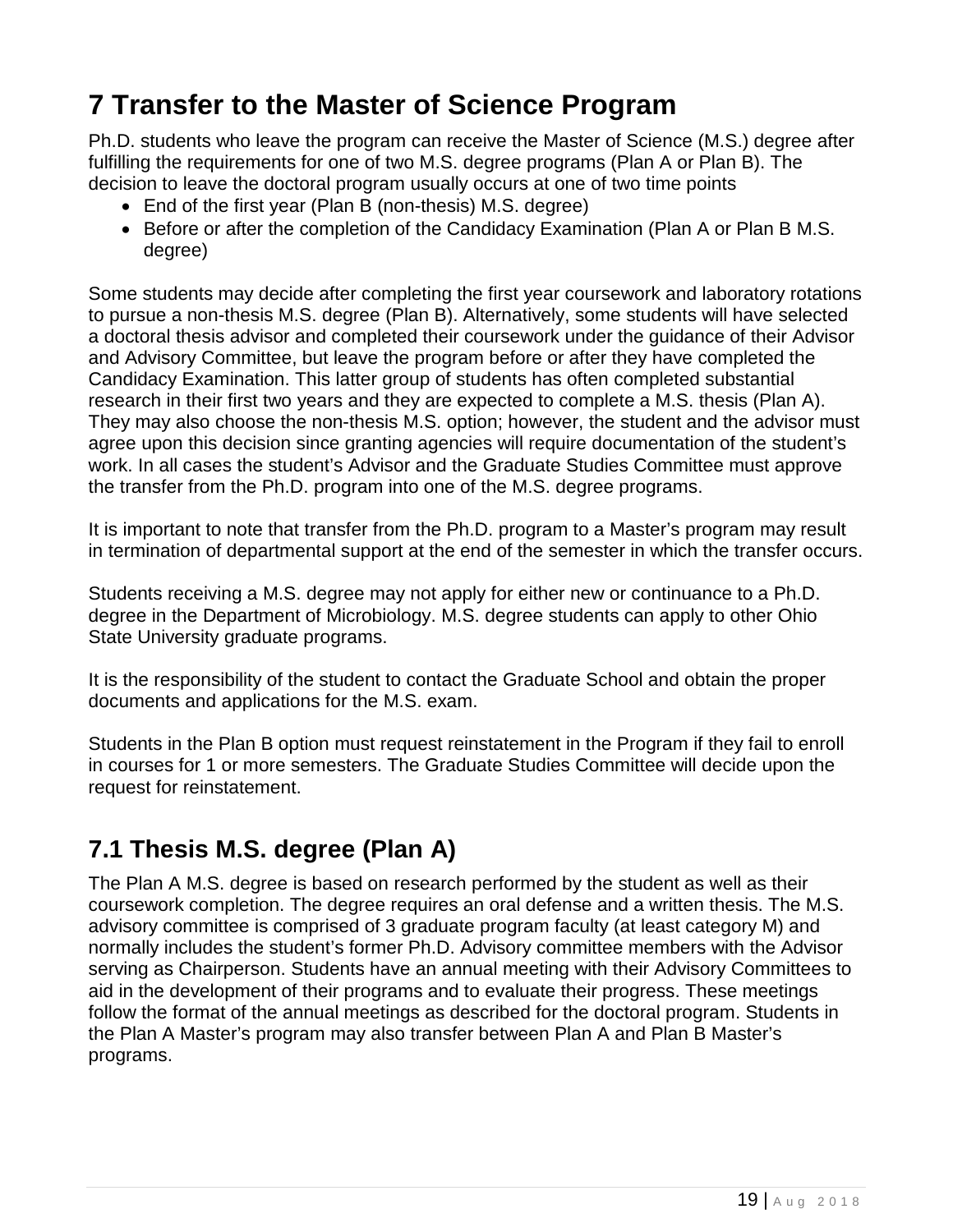# <span id="page-19-0"></span>**7.1.1 Plan A M.S. degree course requirements**

A minimum of 44 credits of graduate level work must be completed within six (6) calendar years. Plan A M.S. students are required to complete the 12 hour core described for the doctoral program, and six (6) hours of graded electives. Plan A M.S. students will enroll in Microbiology seminars (MICRBIOL 8899 and MICRBIOL 7899) throughout their program and must make at least one presentation in MICRBIOL 8899. A maximum of six (6) credits may be transferred from other programs to satisfy the 44 minimum credit requirement. Students deciding to complete the Plan A M.S. will enroll in MICRBIOL 7999 (Research in Microbiology – M.S. Thesis). Decisions concerning transfer of credits are the responsibility of the Graduate Studies Committee.

A GPA of 3.0 must be maintained and a grade of B or better must be received in each class to be counted toward the course requirements. Students receiving 2 Unsatisfactory (U) grades in MICR 7998 or 7999 are denied further registration in the Program.

### <span id="page-19-1"></span>**7.1.2 Plan A M.S. degree examination**

#### <span id="page-19-2"></span>**M.S. Thesis**

A Plan A Master's program requires a written Thesis based on the student's research. The format and composition of the Thesis is determined in consultation with the Advisor and Advisory Committee. The student's M.S. Advisory Committee must have at least one week to review the Thesis and the committee must agree unanimously that the dissertation is satisfactory before the student may proceed to the Oral Examination.

#### <span id="page-19-3"></span>**Oral Examination**

The final examination is an oral examination lasting approximately two hours. It is an oral defense of the student's Thesis but questions may be asked both in the student's area of interest and in more general aspects of Microbiology and related areas. The committee must unanimously agree that the student's performance was satisfactory for the student to pass.

It is the responsibility of the student to contact the Graduate School and obtain the proper documents and applications for the M.S. exam.

# <span id="page-19-4"></span>**7.2 Non-thesis M.S. degree (Plan B)**

The Plan B M.S. degree is a non-thesis degree as the student will not have completed a research project. These students meet with the Graduate Studies Committee Chairperson, or an Advisor recommended by the Graduate Studies Committee Chairperson, to plan the completion of the M.S. requirements. The Graduate Studies Committee Chairperson also assembles an examination committee consisting of 3 faculty members (category M or P faculty which includes the M.S. advisor) for the student's exit examination when all program requirements have been met.

#### <span id="page-19-5"></span>**7.2.1 Plan B M.S. degree course requirements**

A minimum of 44 credits of graduate level work must be completed within six (6) calendar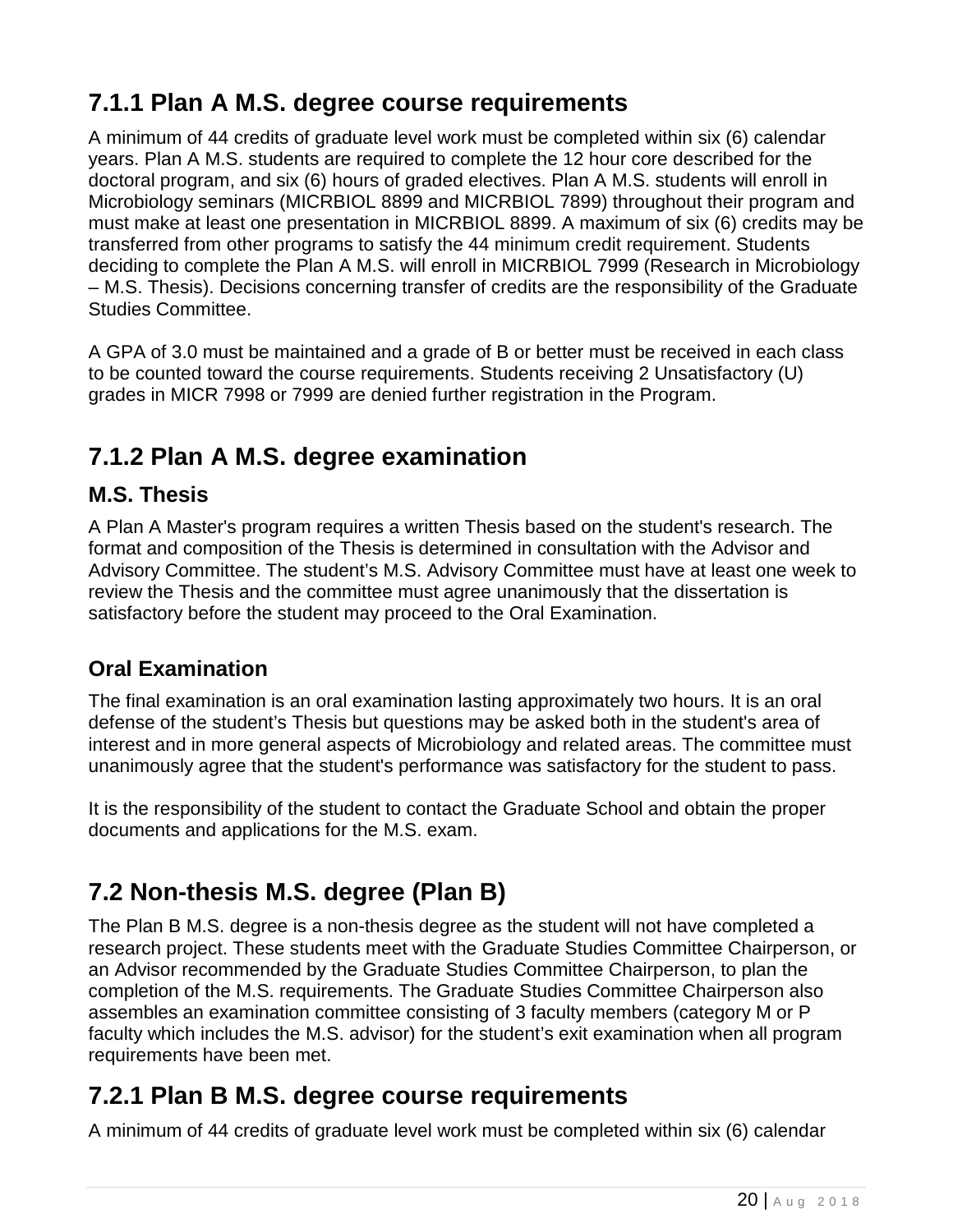years. Plan B M.S. students are required to complete the 12 hour core curriculum described for the doctoral program and six (6) hours of graded electives. Plan B M.S. students will enroll in Microbiology seminars (MICRBIOL 8899 and MICRBIOL 7899) throughout their program and must make at least one presentation in MICRBIOL 8899. A maximum of six (6) credits may be transferred from other programs to satisfy the 44 minimum credit hour requirement. Decisions concerning transfer of credits are the responsibility of the Graduate Studies Committee.

### <span id="page-20-0"></span>**7.2.2 Plan B M.S. degree examination**

The student must pass a final Written Examination and a one- to two-hour Oral Examination for the Plan B M.S. degree. The advisor for a Plan B student is appointed by the Graduate Studies Committee Chairperson and is a Graduate Faculty member of at least Category M Graduate Faculty status in the student's area of interest.

#### <span id="page-20-1"></span>**Written examination**

The Written Examination takes the format of a mini-review on a topic area identified by the student's advisor. The document will have a minimum length of 12 single spaced pages with font and margin limits as described in the NIH grant submissions (see Candidacy Examination section). Students may also petition the Graduate Studies Committee Chairperson and their advisor requesting an alternative Written Examination in the form of a comprehensive examination on topics related to the student's interests and general subject of Microbiology. This exam will be generated by the student's Advisor and will be a minimum of four (4) hours in duration.

#### <span id="page-20-2"></span>**Oral examination**

The oral examination will cover topics presented in the Written Examination and may include questions dealing with more general aspects of Microbiology and related areas. The Master's Examination Committee consists of the student's advisor as Chairperson and two other Category M or Category P Graduate Faculty members from the Program. The members of the student's Advisory Committee may serve on the Examination Committee. The committee must unanimously agree that the student's performance was satisfactory for the student to pass.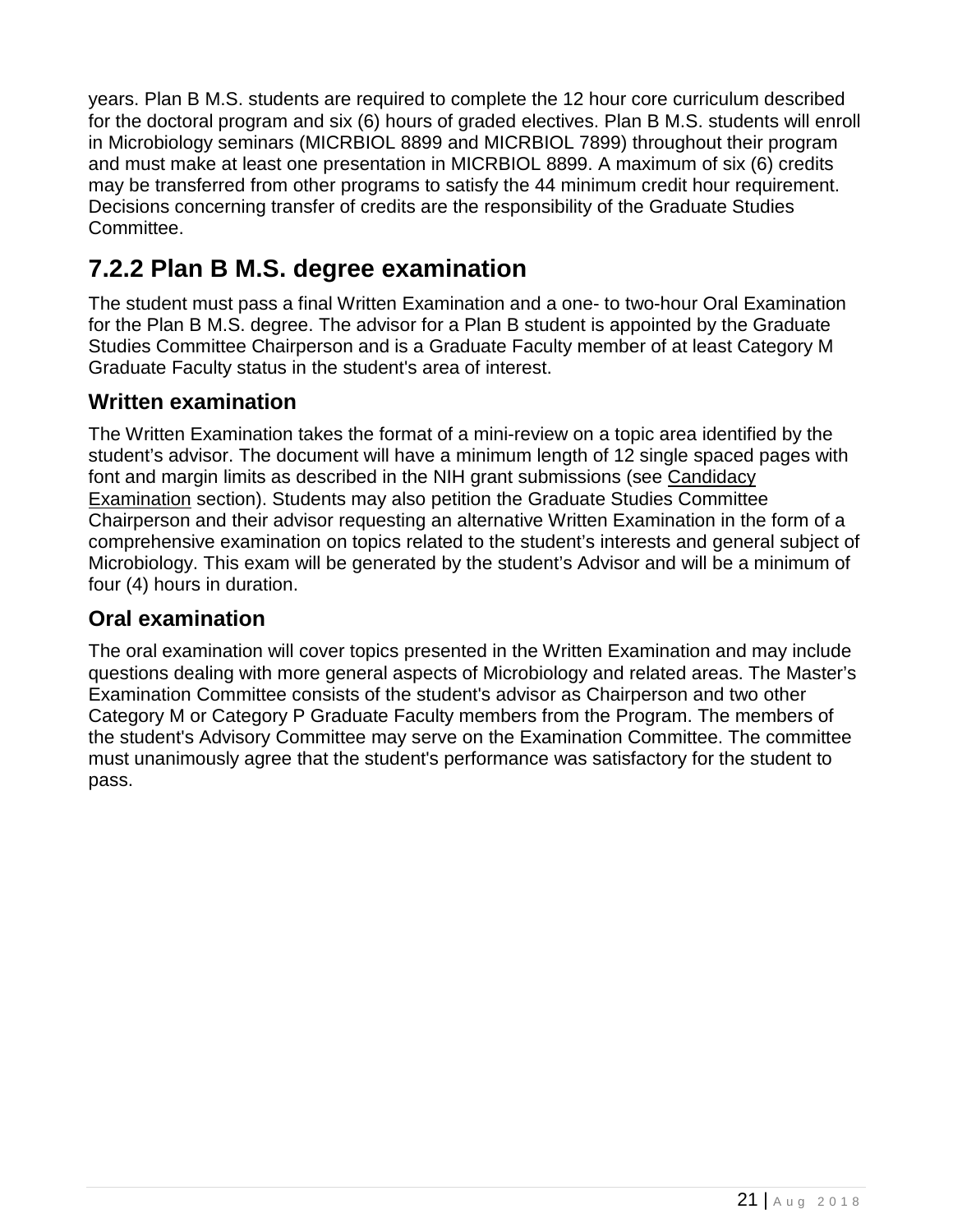# <span id="page-21-0"></span>**8 Satisfactory Progress and Academic Probation**

Satisfactory progress toward completion of the Plan A Masters (Thesis-Masters) and the Ph.D. degrees requires evidence of sustained progress in research, as measured by Satisfactory (S) grades in MICRBIOL 7899, MICRBIOL 8899, and MICRBIOL 7998 or MICRBIOL 8999, and completion of required course work.

Graduate students in all programs must maintain an overall B (3.0) average. Only those courses in which the student has earned a grade of B or better are counted toward the program requirements. If a student's GPA falls below 3.0, the student is considered to be on academic probation even if formal notification has not been received from the Graduate School. As outlined in Section 5 of the Graduate School Handbook, the Graduate School formally places a student on academic probation when the student has a cumulative point hour ratio (CPHR) of less than 3.0 and the student has attempted nine or more hours of graduate credit. However, the Department of Microbiology considers a student to be on academic probation when the student's CPHR is below 3.0, regardless of the number of credit hours attempted by the student. At the beginning of the first semester of academic probation the record of the student will be reviewed by the Graduate Program subcommittee and the student informed of the actions which will be taken if the student does not attain a 3.0 CPHR by the end of the semester.

In the situation a grade below B is received for any of the core or elective courses, the student will be required to repeat the course or receive a B or higher grade in a suitable alternative course that must be previously approved by the student's Advisory Committee.

During each semester of academic probation the Graduate Program subcommittee will review the student's record. The student's advisor should attend these meetings. If the committee feels that sufficient progress has been made in restoring the student's CPHR to 3.0, the student will be allowed to continue in the program. In accordance with the Graduate School Handbook, the Graduate Program will deny GTA support to students on probation. A letter to the Graduate School will be required from the Advisor or the Graduate Studies Chair to justify continued funding of the student during the probationary time (as a GTA or GRA, Fellow, etc.). Reinstatement of support may be approved when the student attains a CPHR of 3.0 or better.

Most importantly, students who have not returned to good standing after one semester will be reviewed by the Graduate Program Subcommittee. The student will also be notified by the Graduate School if they are not making "reasonable progress" towards their degree. Further, a student may then be dismissed from the graduate program if s/he fails to restore their CPHR to 3.0 within two semesters of being placed on probation, or if s/he is placed on probation for any two semesters before completing the Candidacy Exam. More information on academic probation may be found in [section 5 of the Graduate School Handbook.](https://gradsch.osu.edu/handbook/5-academic-and-professional-standards)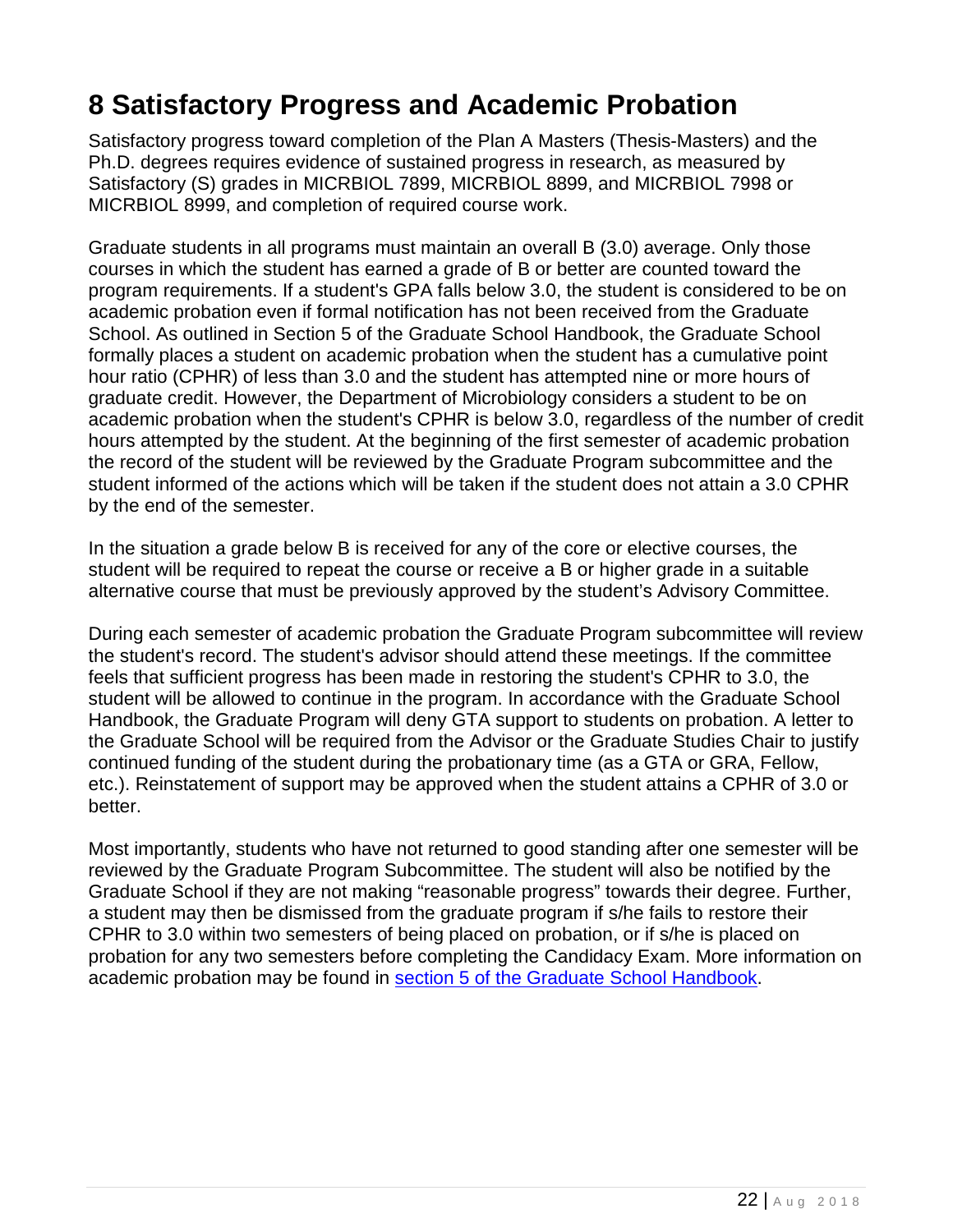# <span id="page-22-0"></span>**9 Admission to the Graduate Program**

Potential students apply to the Microbiology Graduate Program, not individual laboratories. Individual faculty may recruit students to their lab, but the potential student must also complete application materials for admission to the Microbiology graduate program.

#### <span id="page-22-1"></span>**9.1 Requirements**

#### <span id="page-22-2"></span>**9.1.1 Coursework**

A four-year U.S. baccalaureate degree or its equivalent is required, with at least a 3.0 GPA. The following courses, offered at OSU or courses offered at other institutions that are equivalent in content, are prerequisites to enter the program:

- Calculus (e.g., MATH 1156)
- General Physics (e.g., PHYSICS 1200 & 1201)
- General Chemistry (e.g., CHEM 1210 & 1220)
- Organic Chemistry (e.g., CHEM 2510 & 2520)
- Biochemistry (e.g., BIOCHEM 4511)
- General Biology (e.g., BIOL 1113 & 1114)
- General Microbiology (e.g., MICRBIOL 4100)

The Graduate Studies Committee decides if academic deficiencies exist at the time of a student's admission. Courses assigned to remedy deficiencies are an additional part of a student's program and do not replace other course requirements.

#### <span id="page-22-3"></span>**9.1.2 Graduate Record Examination**

All applicants must take the Graduate Record Examination (GRE); additional subject tests can be taken but are not required.

#### <span id="page-22-4"></span>**9.1.3 English Proficiency**

The Test of English as a Foreign Language (TOEFL) is required for all students whose native language is not English.

After admissions, the [Oral Proficiency Assessment](http://esl.ehe.osu.edu/home/testing/spoken-english/) (OPA) is required for students whose native language is not English as well as students from Puerto Rico, other non-Englishspeaking U.S. territories, and some Caribbean countries not required to take the TOEFL, e.g., Trinidad and Tobago, and Jamaica.

A passing grade in the OPA is required for a student to receive support as a GTA. Students with lower OPA scores must take courses for improvement and have their spoken English ability certified by the OSU Spoken English Program.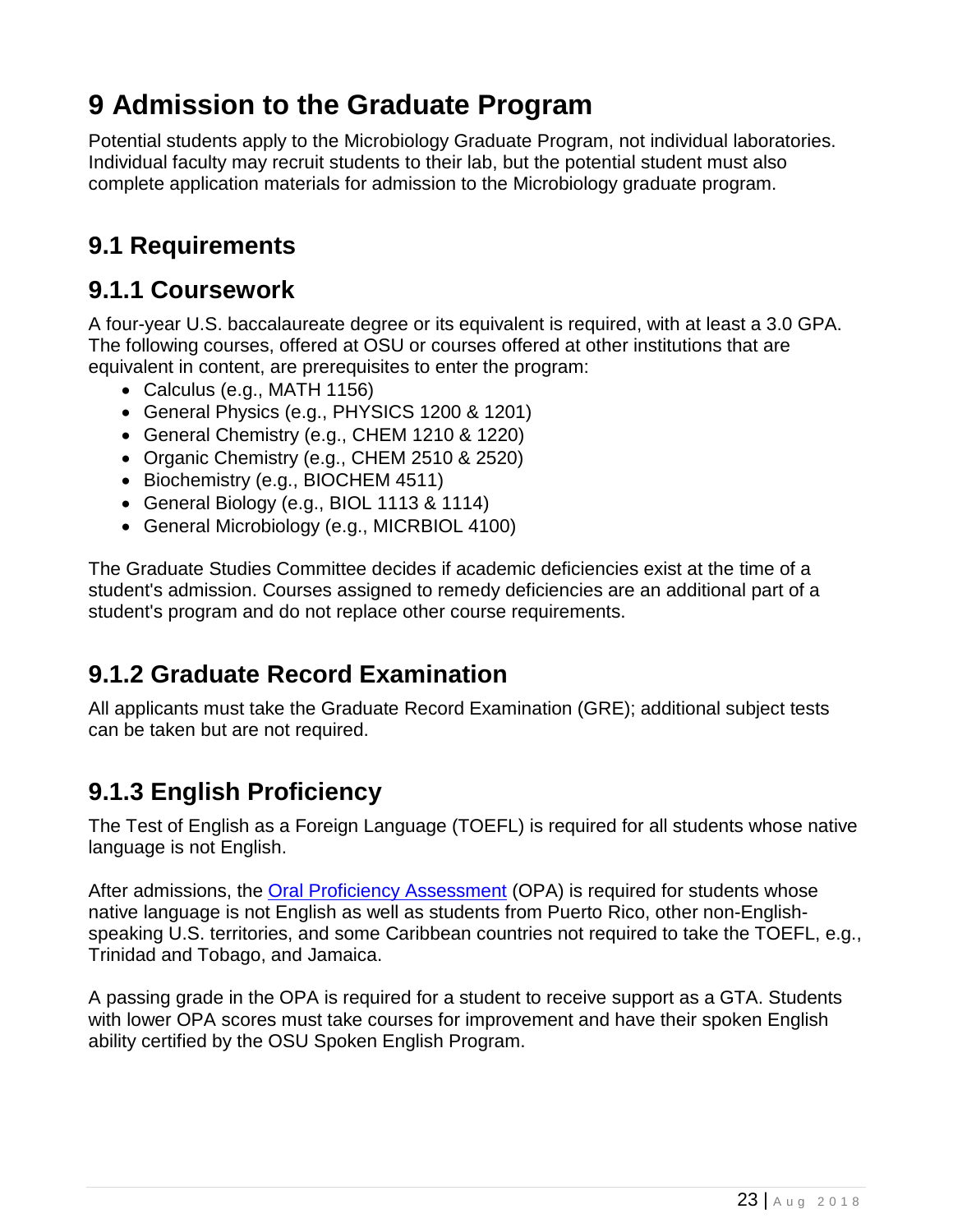# <span id="page-23-0"></span>**9.2 Application Procedure**

Applicants must submit a formal application to be considered for admission to the program. Application materials and submission can be completed online (preferred) at <http://gpadmissions.osu.edu/> or packets can be obtained from the Graduate Admissions Office, First Floor, SAS Building, 281 Lane Ave, Columbus, OH 43210

Completed applications should be received by December 1. Applications received after this deadline are not guaranteed review and will not be considered for any University fellowship programs.

#### <span id="page-23-1"></span>**9.2.1 Required application materials**

A formal application consists of:

- 1. The nonrefundable application fee (paid to the graduate school by credit or debit card)
- 2. A completed application form
- 3. Two (2) certified copies of transcripts or record of marks for each university-level school attended.
	- Include English translations of all foreign documents.
- 4. Official GRE General Test scores
- 5. Official TOEFL scores, if applicable
- 6. A statement of intent (statement of purpose)
- 7. Three (3) letters of recommendation written on recommenders' original letterhead stationery, accompanied by completed Ohio State Reference Forms.

Items 2 to 6 are uploaded or sent to the Graduate Admissions Office. When possible, a PDF copy or photocopies of the application should be sent to Graduate Admissions in the Department of Microbiology to facilitate processing of the application

- email: [micro.grad@osu.edu](mailto:micro.grad@osu.edu)
- postal mail: 105 Biological Sciences, 484 W. 12th Ave. Columbus, OH 43210

Items in 7 should be uploaded through the online application, but can also be sent to the Graduate Admissions.

#### <span id="page-23-2"></span>**9.3 Application Review**

All application materials are made available to faculty of the Graduate Program. Applications are formally reviewed by members of the Graduate Studies Committee. Applications are evaluated comprehensively, without any one criterion forming the basis of review. In addition, personal interviews with applicants may be conducted either in person or via video conferencing with members of the Graduate Studies Committee.

#### <span id="page-23-3"></span>**9.4 Admissions Decisions**

Selection of applicants for admission is based on evaluation of all application materials and majority opinion of the members of the Graduate Studies Committee. In addition, input from graduate student and faculty members of the department will be considered.